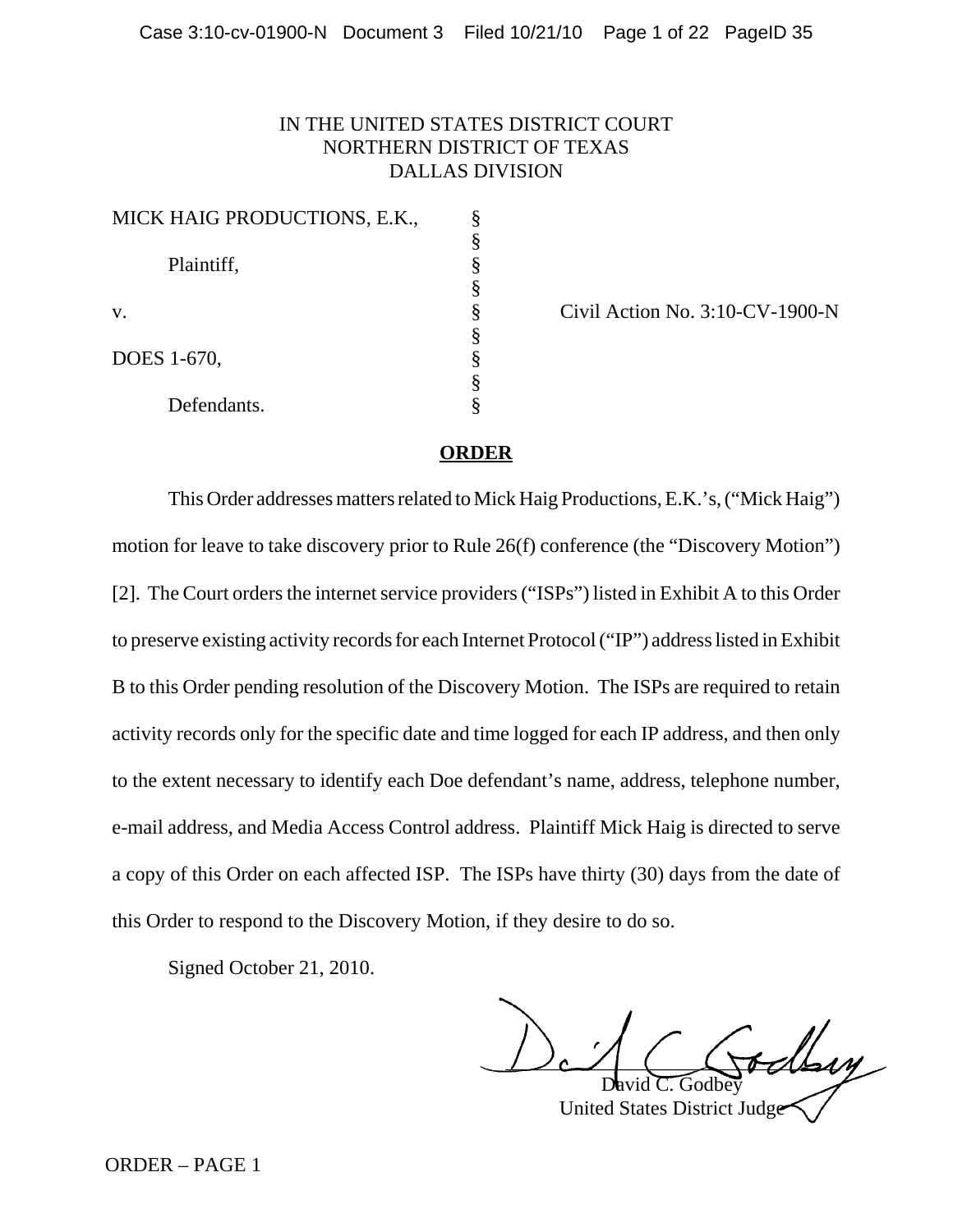#### **Exhibit A**

Bresnan Communications

Charter Communications

Clearwire Corporation

Comcast Cable

Cox Communications

EarthLink

Frontier Communications

Insight Communications Company

Qwest Communications

Sprint

Sprint PCS

Road Runner

Road Runner Business

Verizon Internet Services

WideOpenWest

Windstream Communications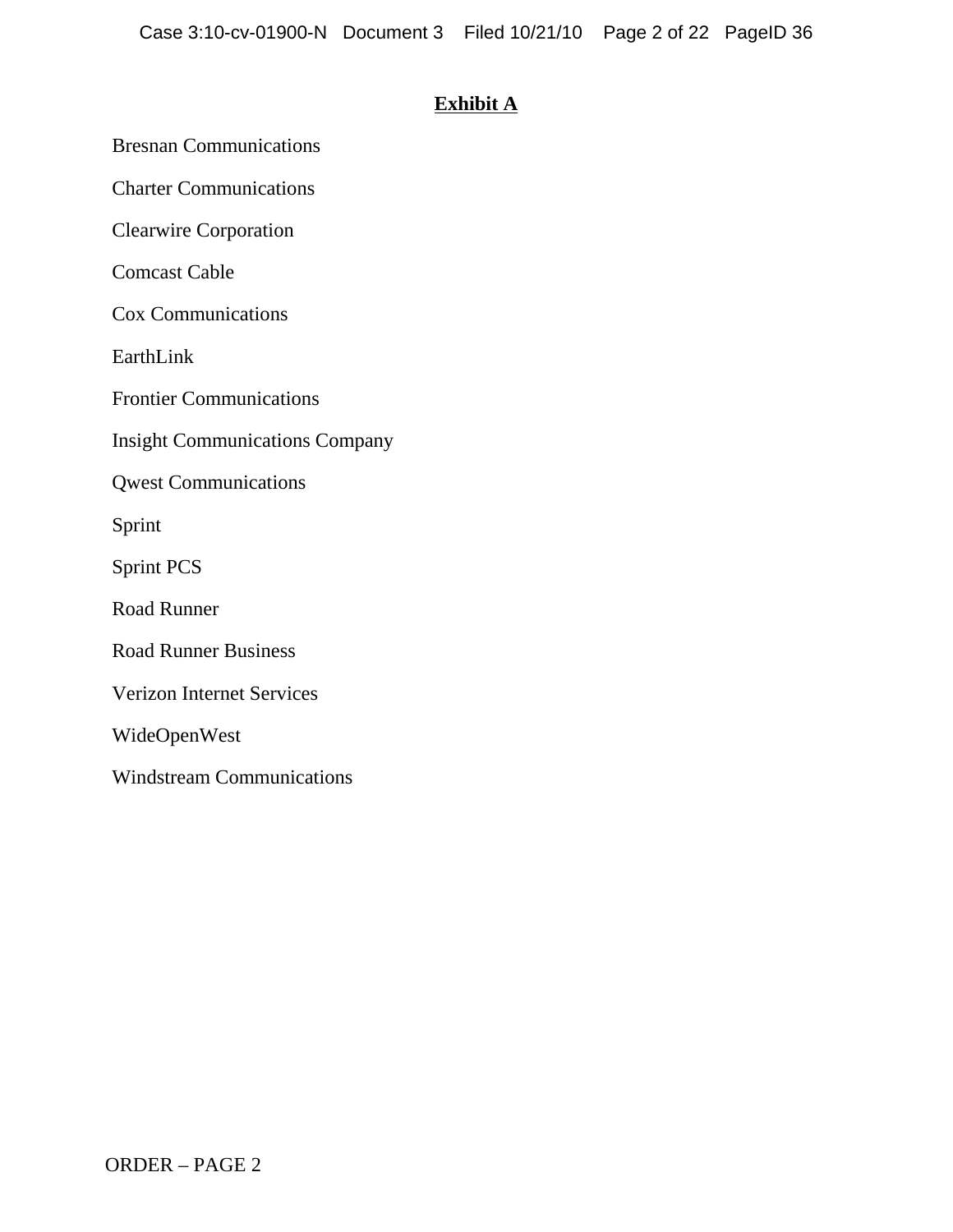| <b>Defendant</b> | IP              | Time (GMT)   | <b>Software</b> | <b>Service Provider</b>  |
|------------------|-----------------|--------------|-----------------|--------------------------|
| Doe1             | 108.0.210.13    | 7/22/1017:05 | BitTorrent6.4.0 | VerizonInternetServices  |
| Doe2             | 108.3.155.21    | 7/2/105:02   | <b>BitComet</b> | VerizonInternetServices  |
| Doe3             | 108.6.3.254     | 6/1/1021:59  | BitTorrent6.4.0 | VerizonInternetServices  |
| Doe4             | 108.7.65.241    | 6/24/1011:10 | BitTorrent6.4.0 | VerizonInternetServices  |
| Doe5             | 108.9.106.42    | 6/6/108:12   | µTorrent2.0.2.0 | VerizonInternetServices  |
| Doe <sub>6</sub> | 138.89.168.160  | 8/4/109:16   | Azureus4.4.0.6  | VerizonInternetServices  |
| Doe7             | 141.158.116.7   | 6/9/1016:34  | µTorrent2.0.2.0 | VerizonInternetServices  |
| Doe8             | 151.203.151.184 | 7/21/1021:45 | µTorrent2.0.2.0 | VerizonInternetServices  |
| Doe9             | 166.82.124.112  | 9/3/1015:57  | µTorrent2.0.4.0 | WindstreamCommunications |
| Doe10            | 173.130.46.197  | 7/20/103:14  | µTorrent2.0.3.0 | SprintPCS                |
| Doe11            | 173.146.118.109 | 7/4/101:31   | µTorrent2.0.2.0 | SprintPCS                |
| Doe12            | 173.168.15.8    | 6/28/1021:37 | µTorrent2.0.2.0 | RoadRunner               |
| Doe13            | 173.172.84.46   | 6/14/1017:44 | µTorrent2.0.0.0 | RoadRunner               |
| Doe14            | 173.175.46.106  | 7/3/102:26   | µTorrent2.0.0.0 | RoadRunner               |
| Doe15            | 173.186.140.191 | 6/18/109:59  | µTorrent2.0.2.0 | WindstreamCommunications |
| Doe16            | 173.48.197.60   | 7/10/1020:29 | µTorrent2.0.2.0 | VerizonInternetServices  |
| Doe17            | 173.48.251.175  | 6/17/1019:24 | µTorrent2.0.2.0 | VerizonInternetServices  |
| Doe18            | 173.49.184.63   | 6/1/1012:24  | <b>BitComet</b> | VerizonInternetServices  |
| Doe19            | 173.50.198.147  | 6/1/1015:37  | BitTorrent6.4.0 | VerizonInternetServices  |
| Doe20            | 173.50.250.33   | 6/20/1021:48 | µTorrent2.0.2.0 | VerizonInternetServices  |
| Doe21            | 173.50.252.128  | 7/27/109:28  | BitTorrent6.4.0 | VerizonInternetServices  |
| Doe22            | 173.52.166.169  | 6/9/109:12   | Azureus4.4.0.4  | VerizonInternetServices  |
| Doe23            | 173.54.195.18   | 6/19/1010:03 | Unknownclient   | VerizonInternetServices  |
| Doe24            | 173.56.45.171   | 6/15/109:31  | BitTorrent6.4.0 | VerizonInternetServices  |
| Doe25            | 173.57.181.191  | 9/10/107:13  | µTorrent2.0.3.0 | VerizonInternetServices  |
| Doe26            | 173.57.72.48    | 6/8/104:11   | µTorrent2.0.1.0 | VerizonInternetServices  |
| Doe27            | 173.57.85.83    | 6/5/103:10   | Unknownclient   | VerizonInternetServices  |
| Doe28            | 173.59.231.188  | 8/7/1018:06  | BitTorrent6.4.0 | VerizonInternetServices  |
| Doe29            | 173.64.126.61   | 6/1/1019:29  | µTorrent2.0.2.0 | VerizonInternetServices  |
| Doe30            | 173.72.131.227  | 6/24/1015:44 | µTorrent2.0.2.0 | VerizonInternetServices  |

### **Exhibit B**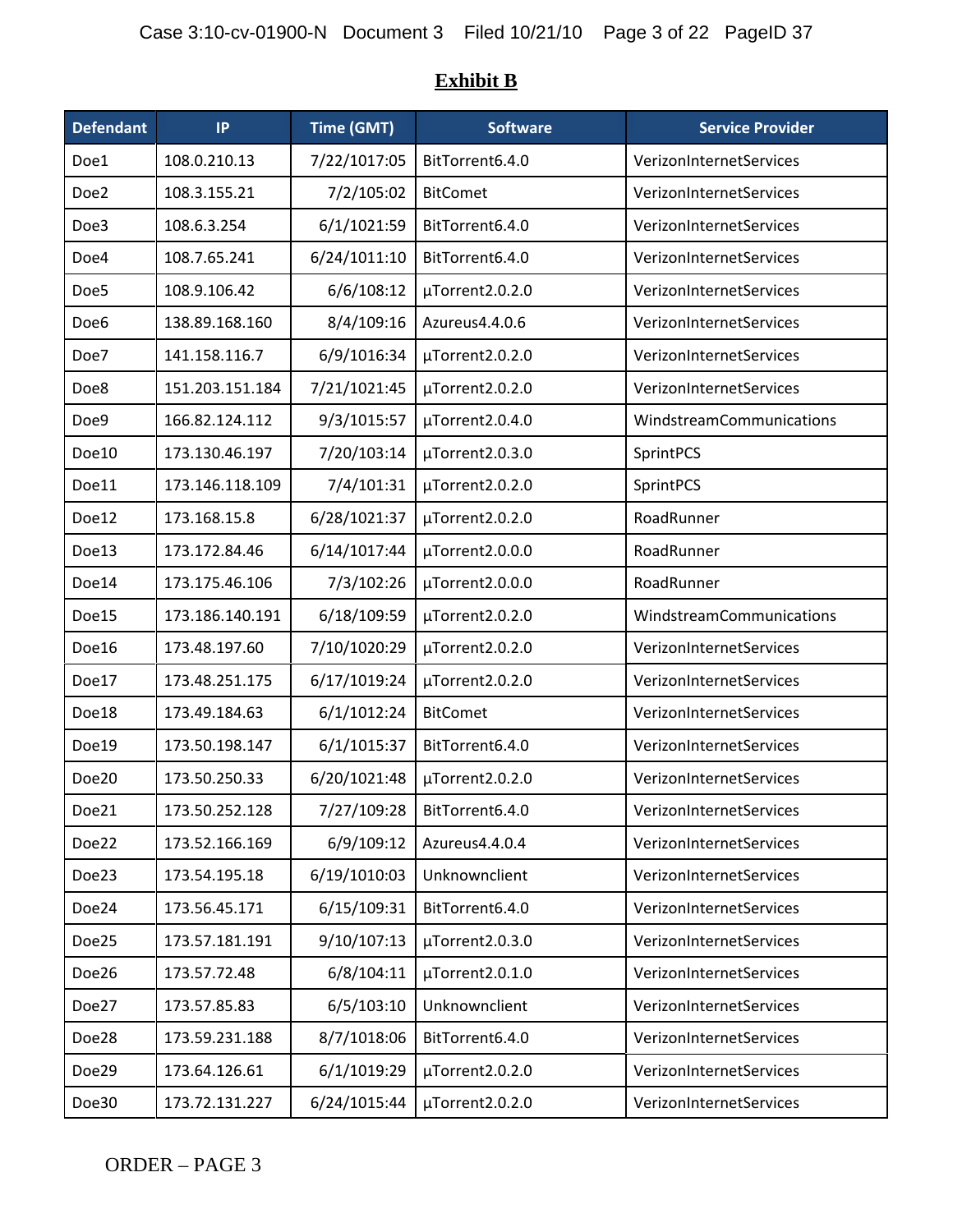| Case 3:10-cv-01900-N  Document 3  Filed 10/21/10  Page 4 of 22  PageID 38 |  |  |
|---------------------------------------------------------------------------|--|--|
|                                                                           |  |  |

| Doe31 | 173.72.178.221  | 8/18/1012:36 | µTorrent2.0.3.0    | VerizonInternetServices       |
|-------|-----------------|--------------|--------------------|-------------------------------|
| Doe32 | 173.73.110.200  | 6/18/104:27  | BitComet0.1.0.9    | VerizonInternetServices       |
| Doe33 | 173.73.96.219   | 8/3/1016:06  | µTorrent1.8.5.0    | VerizonInternetServices       |
| Doe34 | 173.74.223.235  | 7/2/1019:40  | µTorrent2.0.1.0    | VerizonInternetServices       |
| Doe35 | 173.74.70.222   | 7/30/105:06  | µTorrent2.0.2.0    | VerizonInternetServices       |
| Doe36 | 173.78.17.85    | 7/8/1015:36  | BitTorrent6.4.0    | VerizonInternetServices       |
| Doe37 | 173.79.92.17    | 8/6/103:53   | µTorrent1.8.5.0    | VerizonInternetServices       |
| Doe38 | 173.87.20.5     | 8/8/1019:19  | µTorrent2.0.2.0    | <b>FrontierCommunications</b> |
| Doe39 | 174.101.86.56   | 7/25/107:00  | µTorrent2.0.2.0    | RoadRunner                    |
| Doe40 | 174.102.181.211 | 7/6/101:35   | µTorrent2.0.2.0    | RoadRunner                    |
|       |                 |              |                    |                               |
| Doe43 | 174.131.172.240 | 7/6/106:56   | BitComet0.1.2.2    | WindstreamCommunications      |
| Doe44 | 174.16.132.34   | 7/2/1022:43  | µTorrent2.0.2.0    | QwestCommunications           |
| Doe45 | 174.25.74.72    | 7/7/106:50   | µTorrent2.0.2.0    | QwestCommunications           |
| Doe46 | 174.30.208.142  | 8/22/1012:37 | µTorrent2.0.3.0    | QwestCommunications           |
| Doe47 | 174.30.92.54    | 6/17/1022:08 | µTorrent2.0.2.0    | QwestCommunications           |
| Doe48 | 174.31.221.94   | 7/4/1023:55  | BitTorrent6.4.0    | QwestCommunications           |
| Doe49 | 174.45.72.23    | 6/15/1023:10 | µTorrent1.8.4.0    | <b>BresnanCommunications</b>  |
| Doe50 | 174.48.95.138   | 8/20/1022:39 | BitTornado0.3.H    | ComcastCable                  |
| Doe51 | 174.49.190.72   | 5/30/1012:48 | BitTorrent6.4.0    | ComcastCable                  |
| Doe52 | 174.49.232.118  | 8/5/102:39   | BitTorrent6.4.0    | ComcastCable                  |
| Doe53 | 174.49.60.79    | 7/17/108:13  | µTorrent2.0.2.0    | ComcastCable                  |
| Doe54 | 174.51.26.133   | 6/21/106:15  | qBittorrent2.2.5.0 | ComcastCable                  |
| Doe55 | 174.51.34.192   | 6/26/104:25  | BitTorrent6.3.0    | ComcastCable                  |
| Doe56 | 174.52.165.250  | 7/28/1017:51 | BitTorrent6.4.0    | ComcastCable                  |
| Doe57 | 174.52.249.111  | 9/20/1016:15 | Azureus4.5.0.2     | ComcastCable                  |
| Doe58 | 174.52.64.66    | 6/3/100:20   | µTorrent2.0.2.0    | ComcastCable                  |
| Doe59 | 174.52.81.239   | 6/6/1020:10  | BitTorrent6.4.0    | ComcastCable                  |
| Doe60 | 174.53.130.214  | 6/2/101:19   | µTorrent2.0.2.0    | ComcastCable                  |
| Doe61 | 174.54.110.59   | 7/29/109:08  | libtorrent0.E.0.0  | ComcastCable                  |
| Doe62 | 174.55.185.156  | 9/20/100:35  | BitTorrent7.0.0    | ComcastCable                  |
| Doe63 | 174.55.190.148  | 9/20/1023:51 | BitTorrent7.0.0    | ComcastCable                  |
| Doe64 | 174.55.234.230  | 6/17/1020:53 | BitTorrent6.0.2    | ComcastCable                  |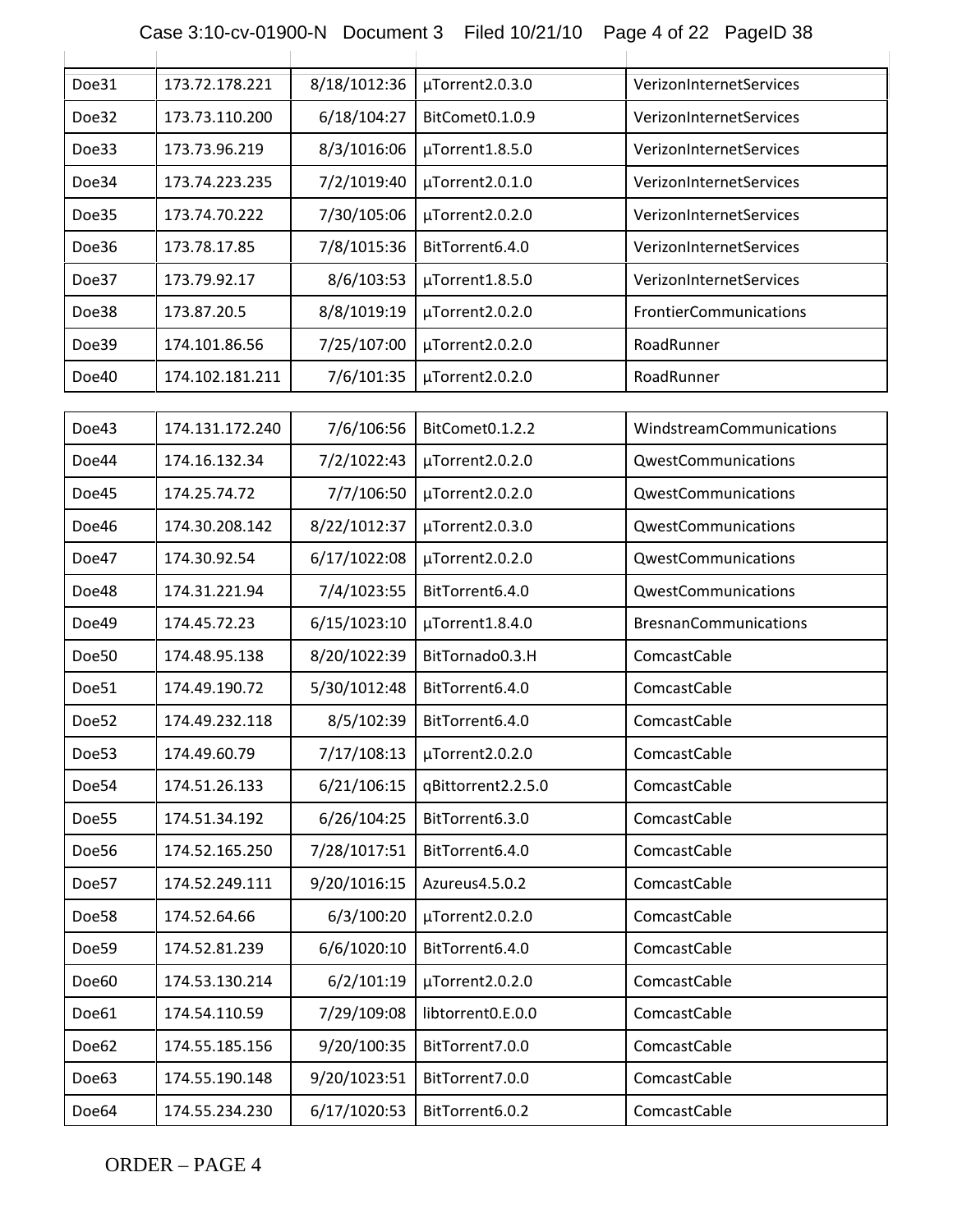| Doe65 | 174.57.219.173  | 6/2/1023:01  | µTorrent2.0.1.0      | ComcastCable           |
|-------|-----------------|--------------|----------------------|------------------------|
| Doe66 | 174.58.203.233  | 5/30/1016:22 | µTorrent2.0.2.0      | ComcastCable           |
| Doe67 | 174.59.180.14   | 6/21/1023:40 | Unknownclient        | ComcastCable           |
| Doe68 | 174.59.47.223   | 5/31/103:51  | Azureus4.4.0.4       | ComcastCable           |
| Doe69 | 174.65.30.225   | 8/3/1013:39  | µTorrent2.0.2.0      | CoxCommunications      |
| Doe70 | 174.78.200.27   | 6/22/102:42  | µTorrent2.0.1.0      | CoxCommunications      |
| Doe71 | 174.79.3.42     | 7/18/1013:40 | µTorrent2.0.0.0      | CoxCommunications      |
| Doe72 | 174.79.7.232    | 7/27/1021:53 | Azureus4.3.1.4       | CoxCommunications      |
| Doe73 | 174.98.118.151  | 6/6/104:36   | Azureus4.4.0.4       | RoadRunner             |
| Doe74 | 184.153.237.90  | 8/11/103:23  | Azureus4.4.0.4       | RoadRunner             |
| Doe75 | 184.59.190.74   | 7/14/106:18  | Azureus4.4.0.4       | RoadRunner             |
| Doe76 | 184.78.34.31    | 8/4/105:49   | Transmission1.9.3.0  | ClearwireCorporation   |
| Doe77 | 184.9.16.199    | 6/13/1012:45 | µTorrent1.8.4.0      | FrontierCommunications |
| Doe78 | 184.91.117.162  | 6/19/1016:32 | µTorrent2.0.2.0      | RoadRunner             |
| Doe79 | 184.91.255.146  | 8/2/109:53   | BitTorrent6.4.0      | RoadRunner             |
| Doe80 | 199.2.123.241   | 8/14/109:03  | µTorrent2.0.2.0      | Sprint                 |
| Doe81 | 204.210.99.200  | 7/3/1015:15  | µTorrent2.0.0.0      | RoadRunner             |
| Doe82 | 204.250.86.14   | 6/20/1019:04 | µTorrent2.0.2.0      | Sprint                 |
| Doe83 | 205.240.139.182 | 8/2/103:01   | Azureus4.4.0.0       | Sprint                 |
|       |                 |              |                      |                        |
| Doe85 | 209.173.68.45   | 6/6/101:19   | BitTorrent6.3.0      | EarthLink              |
| Doe86 | 24.0.230.189    | 5/30/1018:23 | µTorrent2.0.2.0      | ComcastCable           |
| Doe87 | 24.0.52.215     | 9/14/1020:46 | µTorrent2.0.4.0      | ComcastCable           |
| Doe88 | 24.1.250.251    | 8/14/100:31  | BitTorrent6.4.0      | ComcastCable           |
| Doe89 | 24.1.31.123     | 7/7/1022:25  | µTorrent1.8.4.0      | ComcastCable           |
| Doe90 | 24.1.7.155      | 8/31/100:10  | BitTorrent6.4.0      | ComcastCable           |
| Doe91 | 24.10.105.101   | 7/31/1018:48 | BitTorrent6.4.0      | ComcastCable           |
| Doe92 | 24.10.93.40     | 8/22/1019:24 | Azureus4.5.0.2       | ComcastCable           |
| Doe93 | 24.11.132.113   | 7/21/1020:23 | µTorrent2.0.2.0      | ComcastCable           |
| Doe94 | 24.118.162.141  | 8/23/1023:57 | DelugeTorrent1.2.2.0 | ComcastCable           |
| Doe95 | 24.118.29.88    | 7/20/103:24  | µTorrent2.0.2.0      | ComcastCable           |
| Doe96 | 24.12.158.152   | 6/27/1012:42 | µTorrent1.8.5.0      | ComcastCable           |
| Doe97 | 24.12.200.201   | 6/22/1011:35 | $\mu$ Torrent1.8.2.0 | ComcastCable           |

Case 3:10-cv-01900-N Document 3 Filed 10/21/10 Page 5 of 22 PageID 39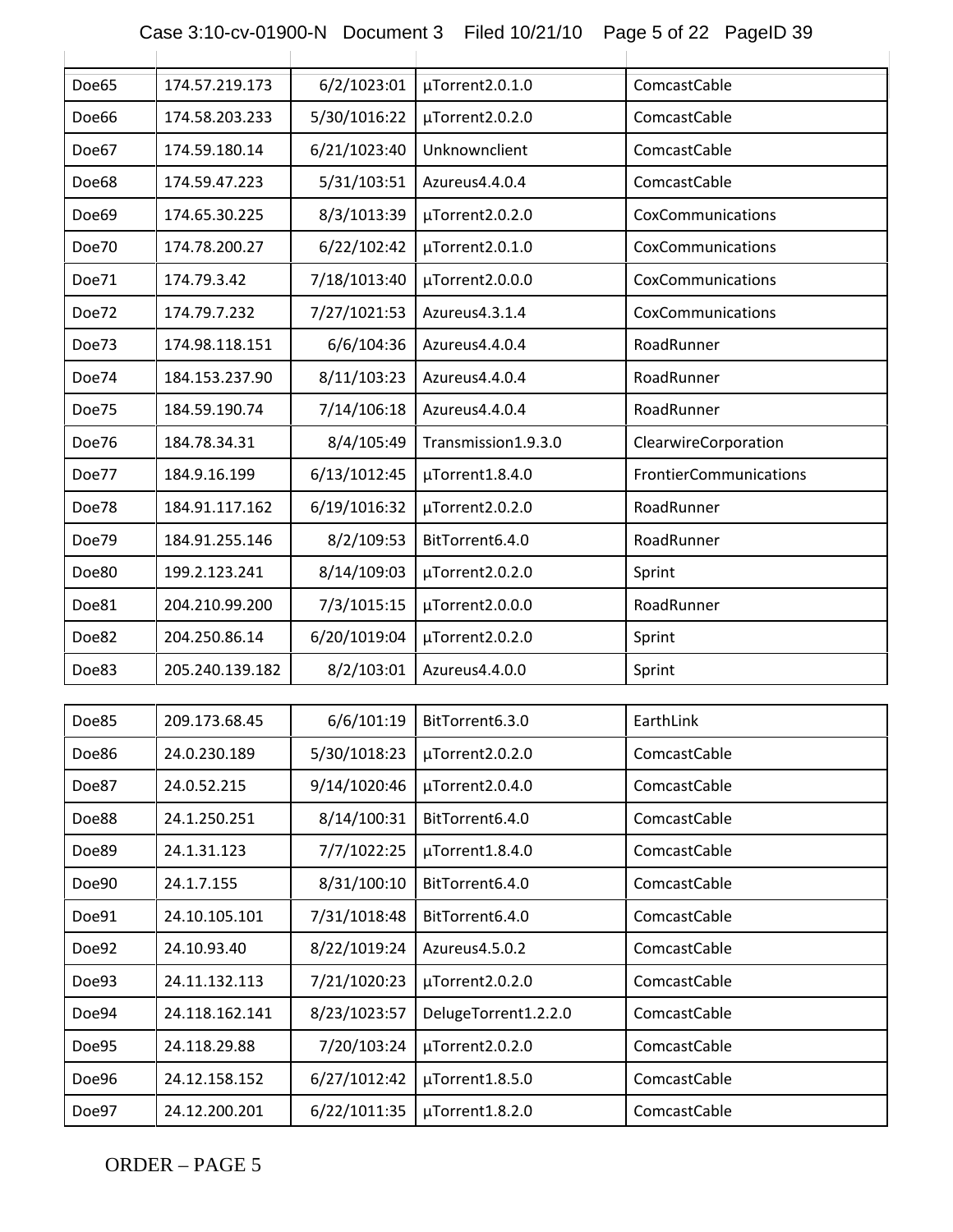| Case 3:10-cv-01900-N Document 3 Filed 10/21/10 Page 6 of 22 PageID 40 |  |  |
|-----------------------------------------------------------------------|--|--|
|                                                                       |  |  |

| Doe98  | 24.12.96.197   | 7/4/106:35   | µTorrent2.0.2.0 | ComcastCable              |
|--------|----------------|--------------|-----------------|---------------------------|
| Doe99  | 24.125.160.59  | 7/9/101:48   | µTorrent2.0.2.0 | ComcastCable              |
| Doe100 | 24.127.238.232 | 6/18/101:52  | µTorrent2.0.2.0 | ComcastCable              |
| Doe101 | 24.127.24.183  | 6/12/1015:17 | µTorrent2.0.2.0 | ComcastCable              |
| Doe102 | 24.127.86.99   | 6/24/1017:36 | BitTorrent6.3.0 | ComcastCable              |
| Doe103 | 24.128.153.58  | 7/28/1012:38 | Azureus4.4.0.6  | ComcastCable              |
| Doe104 | 24.128.155.188 | 8/10/102:58  | Azureus4.4.0.6  | ComcastCable              |
| Doe105 | 24.129.26.2    | 6/21/1017:13 | µTorrent2.0.2.0 | ComcastCable              |
| Doe106 | 24.13.1.92     | 6/28/1018:57 | BitTorrent6.4.0 | ComcastCable              |
| Doe107 | 24.13.86.102   | 7/3/1018:17  | µTorrent2.0.2.0 | ComcastCable              |
| Doe108 | 24.130.49.39   | 7/18/1018:51 | Unknownclient   | ComcastCable              |
| Doe109 | 24.131.93.146  | 6/28/1014:20 | µTorrent2.0.0.0 | ComcastCable              |
| Doe110 | 24.131.94.216  | 7/28/1022:55 | µTorrent2.0.0.0 | ComcastCable              |
| Doe111 | 24.14.151.137  | 6/23/1017:01 | BitTorrent6.1.2 | ComcastCable              |
| Doe112 | 24.14.198.40   | 6/21/1020:33 | BitTorrent6.4.0 | ComcastCable              |
| Doe113 | 24.15.96.140   | 9/18/108:00  | µTorrent2.0.4.0 | ComcastCable              |
| Doe114 | 24.16.18.78    | 7/21/109:49  | µTorrent1.8.4.0 | ComcastCable              |
| Doe115 | 24.160.159.5   | 6/5/1020:46  | Azureus4.4.0.4  | RoadRunner                |
| Doe116 | 24.161.149.114 | 6/13/1015:17 | µTorrent1.8.5.0 | RoadRunner                |
| Doe117 | 24.161.63.94   | 9/9/1021:19  | µTorrent2.0.0.0 | RoadRunner                |
| Doe118 | 24.162.127.143 | 8/6/101:09   | BitComet0.1.2.2 | RoadRunner                |
| Doe119 | 24.162.160.117 | 6/1/1015:36  | µTorrent2.0.2.0 | RoadRunner                |
| Doe120 | 24.164.90.66   | 7/30/1014:16 | µTorrent2.0.2.0 | RoadRunner                |
| Doe121 | 24.166.17.117  | 8/5/104:06   | BitTorrent6.4.0 | RoadRunner                |
| Doe122 | 24.17.175.95   | 7/2/107:51   | µTorrent1.8.5.0 | ComcastCable              |
| Doe123 | 24.170.36.50   | 8/25/1018:37 | µTorrent2.0.3.0 | RoadRunner                |
| Doe124 | 24.171.119.230 | 8/1/101:07   | Azureus4.4.0.4  | CharterCommunications     |
| Doe125 | 24.172.251.111 | 6/20/1018:34 | Azureus4.4.0.6  | <b>RoadRunnerBusiness</b> |
| Doe126 | 24.174.181.7   | 8/29/1021:43 | Azureus4.5.0.2  | RoadRunner                |
|        |                |              |                 |                           |
| Doe129 | 24.18.132.157  | 9/10/1011:03 | BitTorrent6.4.0 | ComcastCable              |
| Doe130 | 24.18.135.174  | 7/29/109:38  | µTorrent2.0.2.0 | ComcastCable              |
| Doe131 | 24.18.4.97     | 7/6/1023:54  | µTorrent2.0.2.0 | ComcastCable              |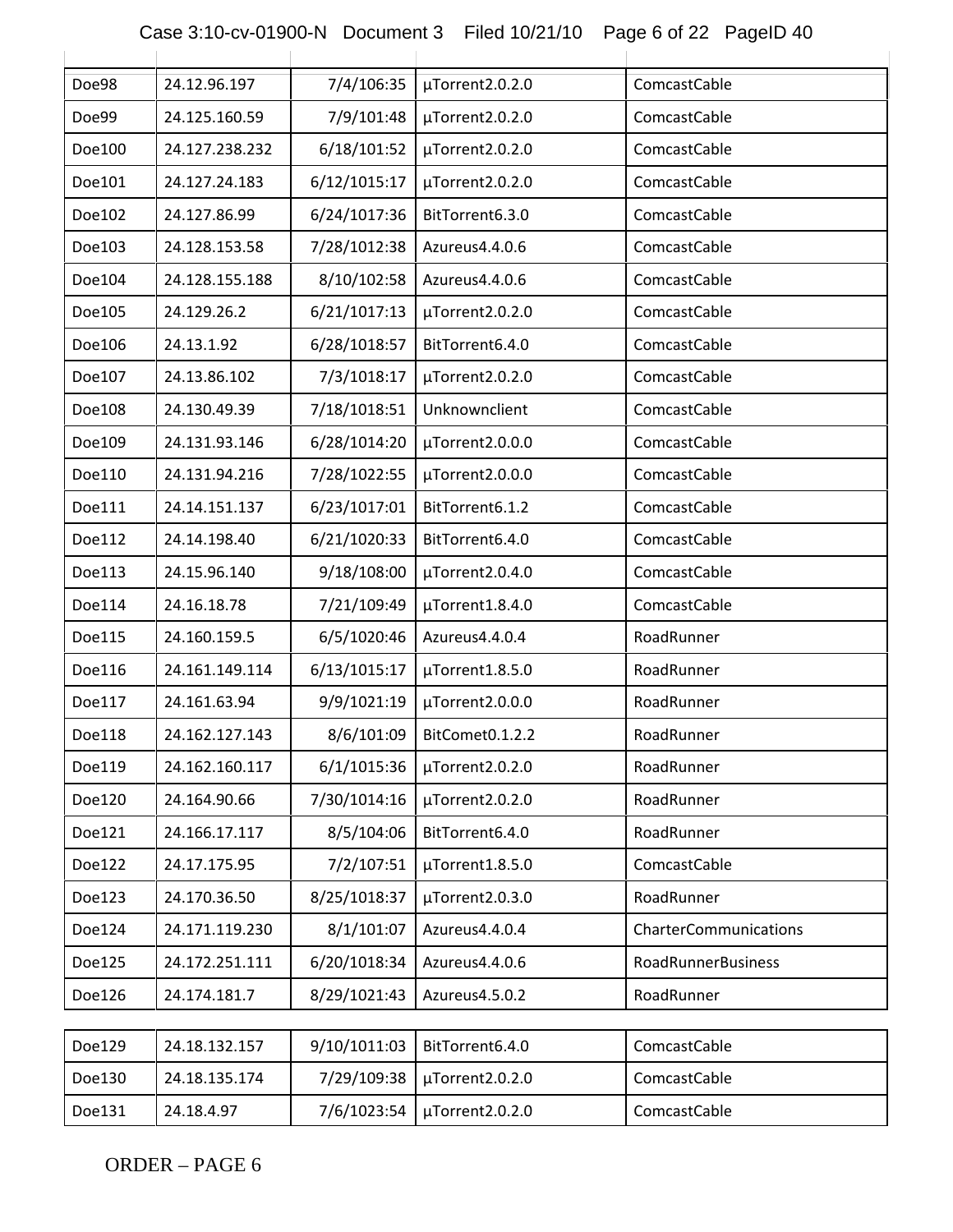| Case 3:10-cv-01900-N  Document 3  Filed 10/21/10  Page 7 of 22  PageID 41 |  |  |
|---------------------------------------------------------------------------|--|--|
|                                                                           |  |  |

| Doe132 | 24.18.76.156   | 5/30/1020:18 | Azureus4.4.0.4      | ComcastCable          |
|--------|----------------|--------------|---------------------|-----------------------|
| Doe133 | 24.183.39.20   | 7/2/100:54   | µTorrent2.0.2.0     | CharterCommunications |
| Doe134 | 24.197.179.162 | 6/20/1022:03 | libtorrent0.E.0.0   | CharterCommunications |
| Doe135 | 24.2.106.163   | 6/17/1017:53 | Azureus2.4.0.0      | ComcastCable          |
| Doe136 | 24.2.67.102    | 6/2/1011:57  | BitTorrent6.4.0     | ComcastCable          |
| Doe137 | 24.20.16.118   | 6/12/106:29  | Transmission1.9.3.X | ComcastCable          |
| Doe138 | 24.20.39.118   | 7/27/106:38  | BitTorrent6.4.0     | ComcastCable          |
| Doe139 | 24.205.227.204 | 6/20/1022:43 | BitTorrent6.4.0     | CharterCommunications |
| Doe140 | 24.205.30.235  | 7/27/1015:56 | Azureus4.4.0.6      | CharterCommunications |
| Doe141 | 24.208.29.183  | 7/7/109:18   | µTorrent2.0.2.0     | RoadRunner            |
| Doe142 | 24.208.85.32   | 7/28/1019:26 | µTorrent2.0.2.0     | RoadRunner            |
| Doe143 | 24.21.170.136  | 6/10/1020:17 | µTorrent2.0.2.0     | ComcastCable          |
| Doe144 | 24.21.26.86    | 8/8/1022:32  | Azureus4.4.0.4      | ComcastCable          |
| Doe145 | 24.210.194.208 | 9/2/1015:09  | <b>BitComet</b>     | RoadRunner            |
| Doe146 | 24.218.183.18  | 8/3/1016:41  | µTorrent2.0.2.0     | ComcastCable          |
| Doe147 | 24.22.20.17    | 6/12/102:25  | µTorrent2.0.2.0     | ComcastCable          |
| Doe148 | 24.22.31.3     | 6/21/103:35  | BitTorrent6.4.0     | ComcastCable          |
| Doe149 | 24.22.64.218   | 8/23/105:23  | Transmission1.9.3.0 | ComcastCable          |
| Doe150 | 24.24.179.195  | 6/12/102:50  | BitTorrent6.4.0     | RoadRunner            |
| Doe151 | 24.242.29.9    | 8/29/107:59  | BitTorrent7.0.0     | RoadRunner            |
| Doe152 | 24.242.30.184  | 9/5/1012:52  | BitTorrent7.0.0     | RoadRunner            |
| Doe153 | 24.245.60.87   | 6/1/1014:21  | BitTorrent6.3.0     | ComcastCable          |
| Doe154 | 24.29.171.231  | 6/21/1023:57 | µTorrent2.0.2.0     | RoadRunner            |
| Doe155 | 24.30.107.179  | 6/30/1022:07 | BitTorrent6.4.0     | ComcastCable          |
| Doe156 | 24.56.4.102    | 6/10/1023:13 | Azureus4.4.0.4      | CoxCommunications     |
| Doe157 | 24.58.69.154   | 6/26/1023:33 | Azureus4.4.0.6      | RoadRunner            |
| Doe158 | 24.6.165.165   | 6/2/1019:06  | µTorrent2.0.2.0     | ComcastCable          |
| Doe159 | 24.60.107.79   | 5/30/1013:45 | µTorrent2.0.2.0     | ComcastCable          |
| Doe160 | 24.60.126.32   | 5/30/1023:40 | BitTorrent6.4.0     | ComcastCable          |
| Doe161 | 24.61.253.53   | 6/23/1014:56 | BitTorrent6.4.0     | ComcastCable          |
| Doe162 | 24.63.105.143  | 6/1/1011:10  | µTorrent2.0.2.0     | ComcastCable          |
| Doe163 | 24.74.50.197   | 6/24/1020:52 | µTorrent2.0.2.0     | RoadRunner            |
| Doe164 | 24.8.248.228   | 8/25/1019:41 | BitTorrent6.4.0     | ComcastCable          |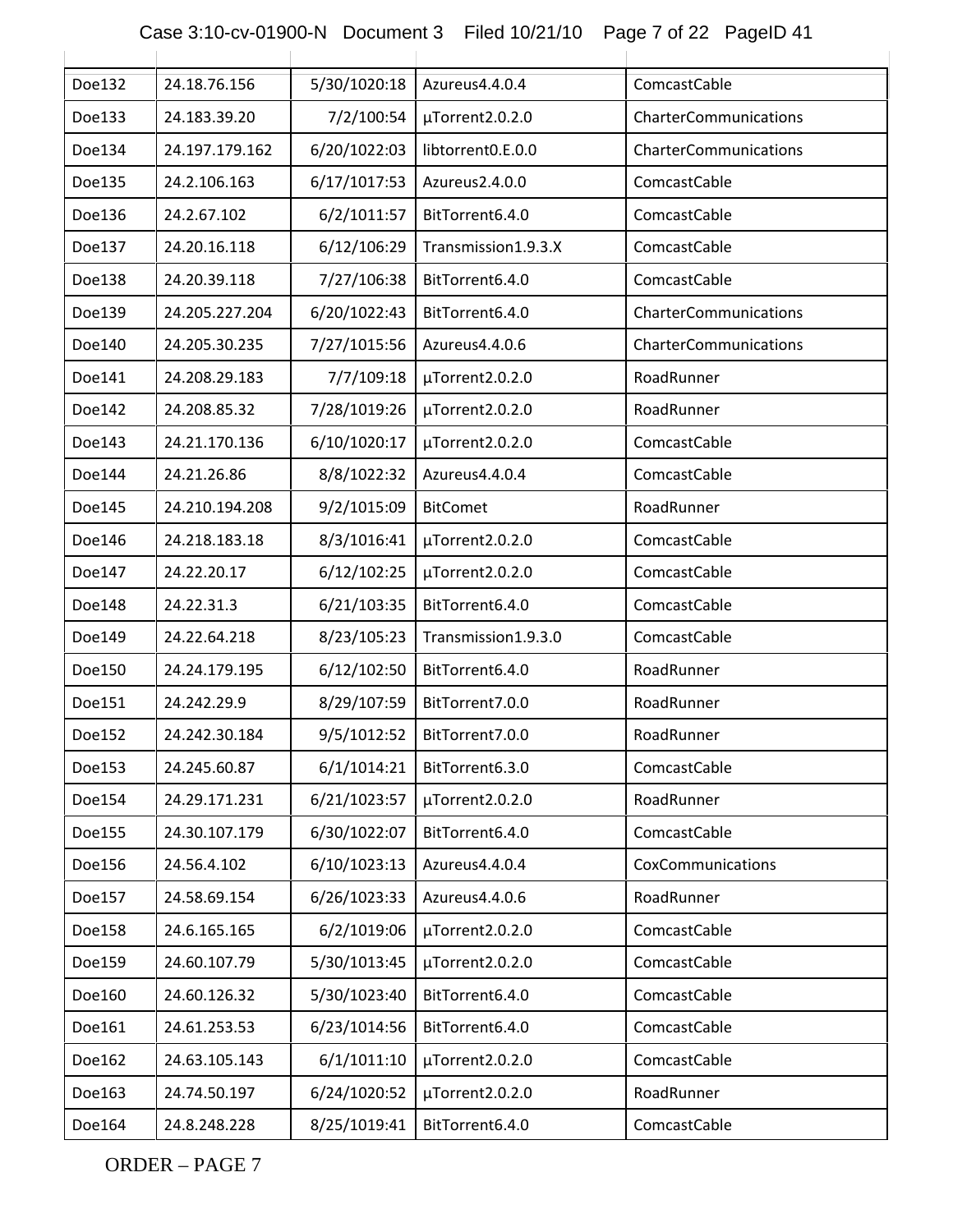### Case 3:10-cv-01900-N Document 3 Filed 10/21/10 Page 8 of 22 PageID 42

| Doe165 | 24.8.9.211     | 5/30/1020:44 | BitTorrent6.3.0     | ComcastCable          |
|--------|----------------|--------------|---------------------|-----------------------|
| Doe166 | 24.93.162.44   | 8/23/101:09  | µTorrent2.0.3.0     | RoadRunner            |
| Doe167 | 24.99.96.254   | 6/14/1020:37 | Azureus4.4.0.4      | ComcastCable          |
| Doe168 | 64.41.7.115    | 7/11/103:15  | BitTorrent6.4.0     | EarthLink             |
| Doe169 | 64.53.131.221  | 6/26/1012:31 | µTorrent2.0.2.0     | WideOpenWest          |
|        |                |              |                     |                       |
| Doe171 | 65.184.57.227  | 7/27/104:26  | µTorrent2.0.2.0     | RoadRunner            |
| Doe172 | 65.188.133.210 | 8/12/1022:01 | Azureus4.5.0.2      | RoadRunner            |
| Doe173 | 65.190.152.81  | 6/17/1020:52 | Azureus4.3.0.6      | RoadRunner            |
| Doe174 | 65.25.47.77    | 7/2/1021:33  | µTorrent2.0.2.0     | RoadRunner            |
| Doe175 | 65.28.231.92   | 6/11/1022:47 | µTorrent1.6.0.0     | RoadRunner            |
| Doe176 | 65.29.237.65   | 6/14/1022:40 | µTorrent2.0.0.0     | RoadRunner            |
| Doe177 | 65.30.165.112  | 9/1/1017:09  | BitTorrent7.0.0     | RoadRunner            |
| Doe178 | 65.34.174.17   | 6/10/1023:20 | BitTorrent6.4.0     | ComcastCable          |
| Doe179 | 65.96.156.129  | 5/31/1022:18 | Azureus4.4.0.4      | ComcastCable          |
| Doe180 | 66.169.75.248  | 7/10/1017:20 | Azureus4.4.0.4      | CharterCommunications |
| Doe181 | 66.169.99.50   | 7/27/1022:49 | µTorrent2.0.1.0     | CharterCommunications |
| Doe182 | 66.177.130.21  | 8/11/102:20  | Azureus4.4.0.4      | ComcastCable          |
| Doe183 | 66.177.14.46   | 7/29/108:03  | µTorrent2.0.2.0     | ComcastCable          |
| Doe184 | 66.177.233.6   | 7/13/102:28  | BitTorrent6.4.0     | ComcastCable          |
| Doe185 | 66.191.124.127 | 8/24/1017:41 | µTorrent2.0.2.0     | CharterCommunications |
| Doe186 | 66.227.138.209 | 6/30/1017:49 | Azureus4.4.0.4      | CharterCommunications |
| Doe187 | 66.227.173.49  | 6/1/104:20   | Azureus4.3.0.6      | CharterCommunications |
| Doe188 | 66.227.180.53  | 8/8/1018:11  | Azureus4.4.0.4      | CharterCommunications |
| Doe189 | 66.229.154.78  | 8/17/1016:18 | Azureus4.5.0.2      | ComcastCable          |
| Doe190 | 66.26.242.188  | 8/3/104:53   | Transmission2.0.1.0 | RoadRunner            |
| Doe191 | 66.30.63.231   | 6/11/1020:24 | Azureus4.4.0.4      | ComcastCable          |
| Doe192 | 66.31.101.160  | 7/4/1021:03  | Azureus4.4.0.4      | ComcastCable          |
| Doe193 | 66.31.27.197   | 7/10/108:52  | Azureus4.4.0.4      | ComcastCable          |
| Doe194 | 66.41.111.33   | 7/11/100:22  | Azureus4.4.0.6      | ComcastCable          |
| Doe195 | 66.41.209.25   | 6/20/107:55  | BitTorrent6.2.0     | ComcastCable          |
| Doe196 | 66.41.246.223  | 7/12/1011:27 | Azureus4.4.0.4      | ComcastCable          |
| Doe197 | 66.57.24.175   | 6/1/1016:52  | BitTorrent6.4.0     | RoadRunner            |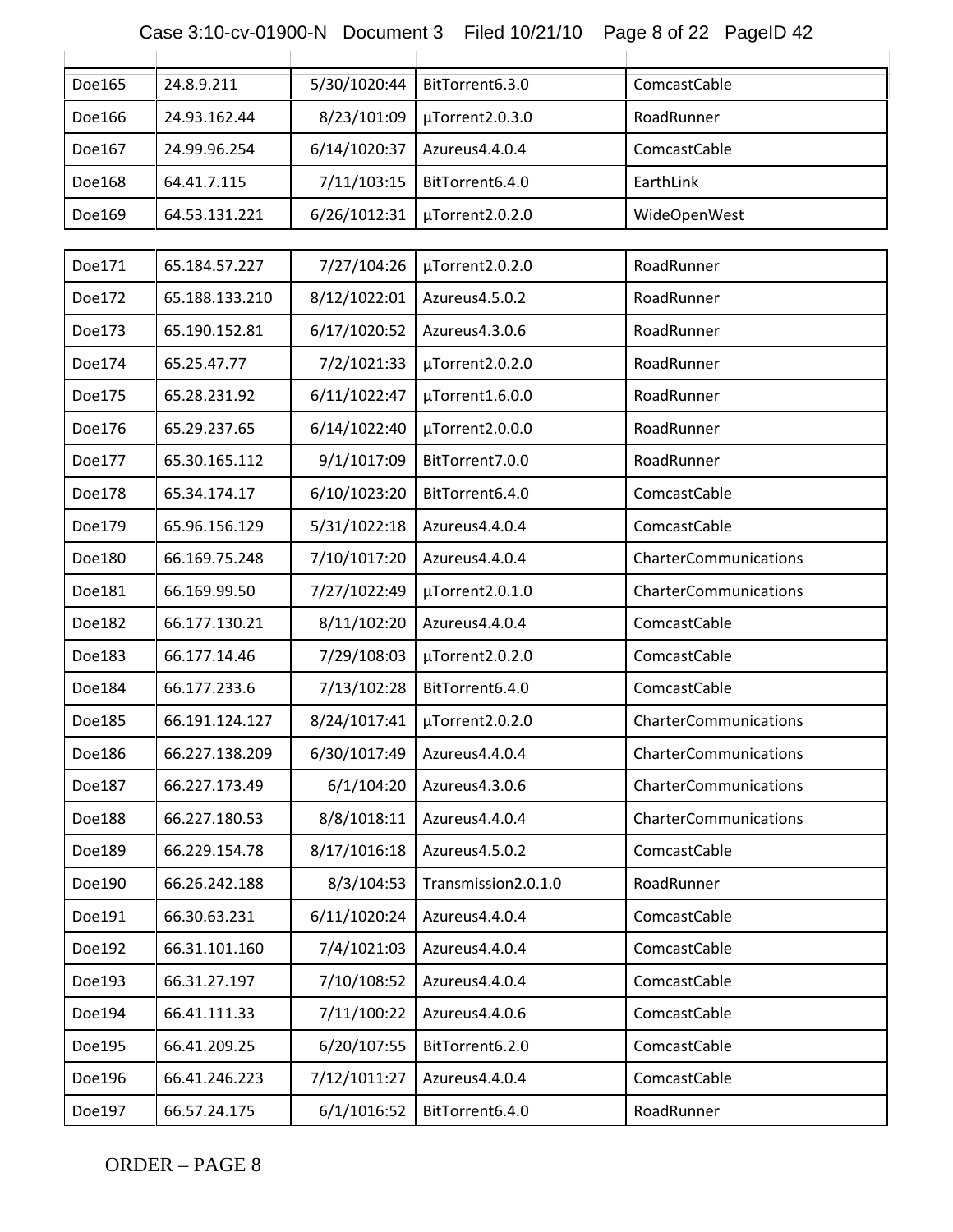### Case 3:10-cv-01900-N Document 3 Filed 10/21/10 Page 9 of 22 PageID 43

| Doe198 | 66.61.44.143   | 7/7/106:26   | µTorrent2.0.2.0   | RoadRunner   |
|--------|----------------|--------------|-------------------|--------------|
| Doe199 | 66.61.59.237   | 7/26/103:26  | BitTorrent6.2.0   | RoadRunner   |
| Doe200 | 66.74.185.87   | 8/4/1021:59  | BitTorrent6.4.0   | RoadRunner   |
| Doe201 | 66.75.124.104  | 9/12/107:32  | µTorrent2.0.4.0   | RoadRunner   |
| Doe202 | 66.75.228.233  | 7/8/1018:09  | µTorrent2.0.2.0   | RoadRunner   |
| Doe203 | 66.75.230.227  | 7/7/108:55   | µTorrent2.0.2.0   | RoadRunner   |
| Doe204 | 66.8.156.111   | 7/4/107:17   | µTorrent2.0.0.0   | RoadRunner   |
| Doe205 | 66.91.111.201  | 6/2/1015:39  | Azureus4.4.0.4    | RoadRunner   |
| Doe206 | 66.91.174.68   | 7/5/109:07   | Azureus4.4.0.6    | RoadRunner   |
| Doe207 | 66.91.231.197  | 7/9/103:35   | µTorrent2.0.2.0   | RoadRunner   |
| Doe208 | 66.91.232.14   | 6/2/1011:08  | Azureus4.4.0.4    | RoadRunner   |
| Doe209 | 67.11.5.185    | 8/15/104:04  | Azureus4.5.0.2    | RoadRunner   |
| Doe210 | 67.160.167.126 | 7/10/1023:26 | µTorrent2.0.2.0   | ComcastCable |
| Doe211 | 67.160.172.50  | 7/3/107:05   | µTorrent2.0.2.0   | ComcastCable |
| Doe212 | 67.160.195.143 | 7/16/1016:12 | BitTorrent6.4.0   | ComcastCable |
|        |                |              |                   |              |
| Doe215 | 67.162.184.242 | 6/16/1018:21 | BitTorrent6.4.0   | ComcastCable |
| Doe216 | 67.166.89.228  | 9/15/105:41  | BitComet0.1.1.8   | ComcastCable |
| Doe217 | 67.169.195.124 | 6/19/1015:44 | BitTorrent6.4.0   | ComcastCable |
| Doe218 | 67.171.10.26   | 8/19/102:12  | BitTorrent7.0.0   | ComcastCable |
| Doe219 | 67.171.139.47  | 7/16/1018:46 | Azureus4.4.0.6    | ComcastCable |
| Doe220 | 67.171.38.176  | 6/17/1022:01 | µTorrent2.0.2.0   | ComcastCable |
| Doe221 | 67.173.41.124  | 5/30/1012:44 | Azureus4.4.0.4    | ComcastCable |
| Doe222 | 67.175.37.191  | 7/3/1010:21  | Azureus4.4.0.4    | ComcastCable |
| Doe223 | 67.176.101.199 | 5/30/1015:39 | libtorrent0.E.0.0 | ComcastCable |
| Doe224 | 67.177.105.233 | 8/14/102:26  | BitTorrent6.4.0   | ComcastCable |
| Doe225 | 67.181.22.240  | 6/4/1019:10  | Azureus4.4.0.4    | ComcastCable |
| Doe226 | 67.182.231.231 | 7/12/100:42  | BitTorrent6.4.0   | ComcastCable |
| Doe227 | 67.183.117.222 | 6/2/1015:45  | µTorrent2.0.2.0   | ComcastCable |
| Doe228 | 67.183.137.198 | 7/26/105:14  | µTorrent1.8.5.0   | ComcastCable |
| Doe229 | 67.183.222.213 | 7/16/1020:27 | BitTorrent6.4.0   | ComcastCable |
| Doe230 | 67.183.225.113 | 7/26/1017:27 | µTorrent2.0.2.0   | ComcastCable |
| Doe231 | 67.183.240.152 | 8/11/1013:06 | µTorrent2.0.2.0   | ComcastCable |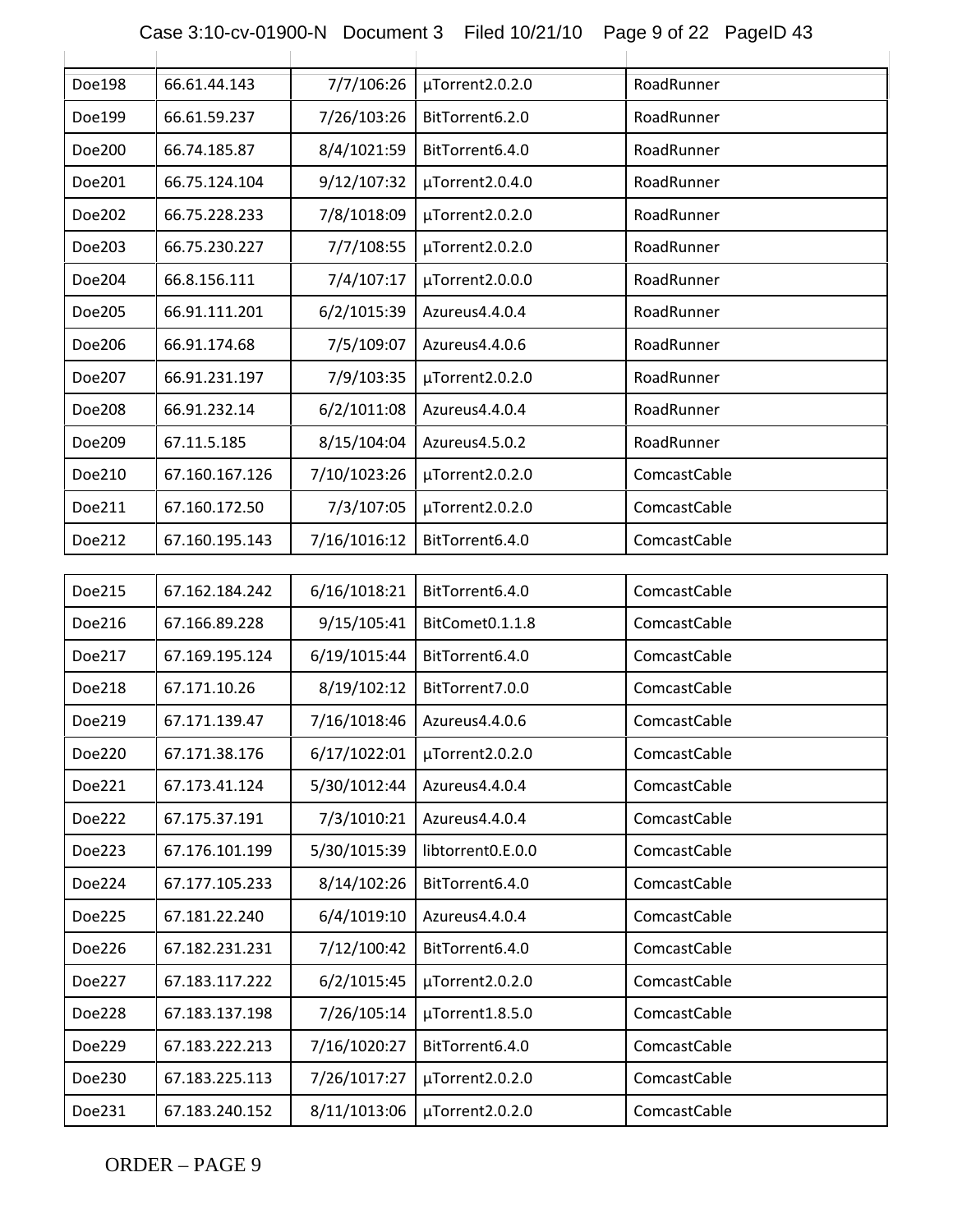# Case 3:10-cv-01900-N Document 3 Filed 10/21/10 Page 10 of 22 PageID 44

| Doe232 | 67.184.124.235 | 9/2/103:20   | Azureus4.5.0.2  | ComcastCable          |
|--------|----------------|--------------|-----------------|-----------------------|
| Doe233 | 67.184.193.186 | 8/4/1022:55  | µTorrent2.0.2.0 | ComcastCable          |
| Doe234 | 67.185.118.253 | 7/15/106:25  | µTorrent2.0.2.0 | ComcastCable          |
| Doe235 | 67.185.129.127 | 7/30/105:06  | BitTorrent6.4.0 | ComcastCable          |
| Doe236 | 67.185.131.71  | 6/14/1017:44 | µTorrent2.0.2.0 | ComcastCable          |
| Doe237 | 67.188.216.137 | 8/24/104:13  | Azureus4.5.0.2  | ComcastCable          |
| Doe238 | 67.188.68.21   | 6/5/105:23   | µTorrent2.0.2.0 | ComcastCable          |
| Doe239 | 67.241.69.48   | 6/6/103:37   | Azureus4.4.0.4  | RoadRunner            |
| Doe240 | 67.246.94.207  | 6/1/109:46   | Azureus4.4.0.4  | RoadRunner            |
| Doe241 | 67.247.180.108 | 8/30/1011:00 | µTorrent2.0.4.0 | RoadRunner            |
| Doe242 | 67.40.109.136  | 8/24/1011:43 | µTorrent2.0.3.0 | QwestCommunications   |
| Doe243 | 67.42.122.48   | 6/26/104:54  | Azureus4.4.0.4  | QwestCommunications   |
| Doe244 | 67.49.137.56   | 6/25/109:54  | BitTorrent6.4.0 | RoadRunner            |
| Doe245 | 67.49.21.48    | 6/16/105:44  | µTorrent2.0.2.0 | RoadRunner            |
| Doe246 | 67.8.151.89    | 6/17/1019:33 | Azureus4.4.0.4  | RoadRunner            |
| Doe247 | 67.9.75.169    | 6/9/1016:08  | Azureus4.4.0.4  | RoadRunner            |
| Doe248 | 68.0.103.148   | 8/1/109:58   | µTorrent2.0.3.0 | CoxCommunications     |
| Doe249 | 68.0.75.5      | 7/26/1016:15 | µTorrent2.0.2.0 | CoxCommunications     |
| Doe250 | 68.102.179.69  | 6/2/1014:22  | BitTorrent6.4.0 | CoxCommunications     |
| Doe251 | 68.102.233.54  | 6/17/1019:33 | BitComet0.1.1.6 | CoxCommunications     |
| Doe252 | 68.102.235.186 | 8/1/109:16   | Azureus4.4.0.6  | CoxCommunications     |
| Doe253 | 68.104.20.191  | 8/7/101:12   | BitTorrent6.4.0 | CoxCommunications     |
| Doe254 | 68.104.65.233  | 6/24/109:56  | BitTorrent6.4.0 | CoxCommunications     |
| Doe255 | 68.109.117.27  | 8/5/1022:12  | Unknownclient   | CoxCommunications     |
|        |                |              |                 |                       |
| Doe258 | 68.115.90.116  | 6/14/105:29  | Azureus4.4.0.4  | CharterCommunications |
| Doe259 | 68.115.90.7    | 6/25/104:01  | Azureus4.4.0.4  | CharterCommunications |
| Doe260 | 68.118.87.162  | 6/11/107:10  | Azureus4.4.0.4  | CharterCommunications |
| Doe261 | 68.177.115.184 | 8/23/108:38  | Azureus4.5.0.2  | QwestCommunications   |
| Doe262 | 68.185.231.138 | 6/3/100:43   | BitTorrent6.4.0 | CharterCommunications |
| Doe263 | 68.186.183.115 | 8/6/101:56   | µTorrent2.0.2.0 | CharterCommunications |
| Doe264 | 68.186.4.136   | 7/17/100:37  | µTorrent2.0.1.0 | CharterCommunications |
| Doe265 | 68.202.154.180 | 9/5/1015:34  | Azureus4.5.0.2  | RoadRunner            |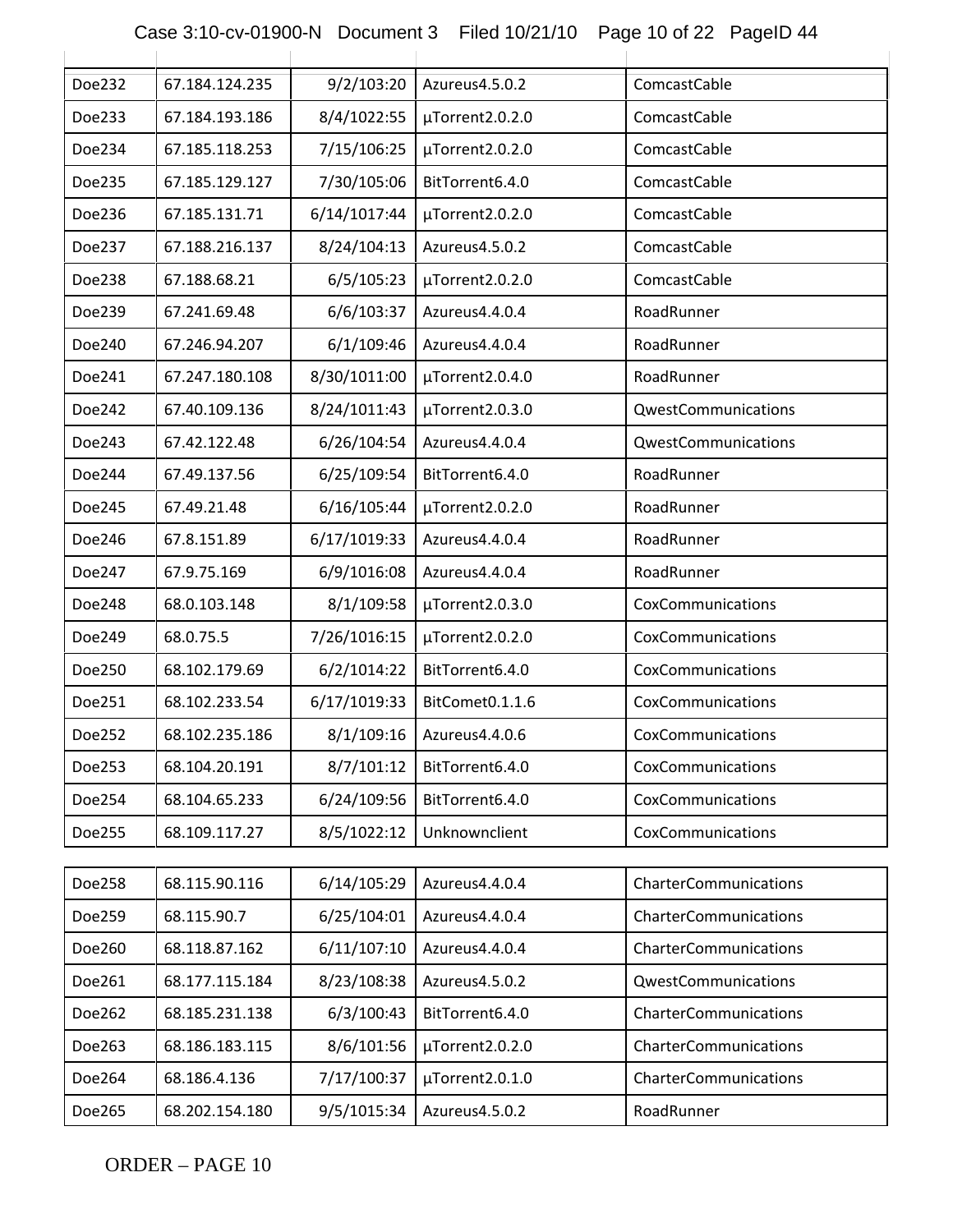# Case 3:10-cv-01900-N Document 3 Filed 10/21/10 Page 11 of 22 PageID 45

| Doe266 | 68.204.217.214 | 7/24/100:43  | µTorrent2.0.2.0   | RoadRunner              |
|--------|----------------|--------------|-------------------|-------------------------|
| Doe267 | 68.226.143.86  | 8/24/1017:40 | µTorrent2.0.3.0   | CoxCommunications       |
| Doe268 | 68.229.17.227  | 8/1/1020:00  | µTorrent2.0.3.0   | CoxCommunications       |
| Doe269 | 68.229.78.46   | 6/24/1010:13 | µTorrent2.0.2.0   | CoxCommunications       |
| Doe270 | 68.230.224.24  | 6/25/1019:42 | BitTorrent6.3.0   | CoxCommunications       |
| Doe271 | 68.238.208.229 | 7/2/108:27   | Azureus4.4.0.4    | VerizonInternetServices |
| Doe272 | 68.33.154.17   | 6/9/1015:49  | BitTorrent6.4.0   | ComcastCable            |
| Doe273 | 68.34.157.38   | 7/7/1023:32  | Azureus4.4.0.4    | ComcastCable            |
| Doe274 | 68.36.178.70   | 6/7/1022:14  | Azureus4.4.0.4    | ComcastCable            |
| Doe275 | 68.38.40.200   | 6/19/1015:27 | Azureus4.4.0.6    | ComcastCable            |
| Doe276 | 68.39.86.237   | 6/9/1023:53  | µTorrent2.0.2.0   | ComcastCable            |
| Doe277 | 68.4.185.197   | 8/6/100:07   | µTorrent2.0.2.0   | CoxCommunications       |
| Doe278 | 68.40.142.22   | 5/30/1010:31 | libtorrent0.E.0.0 | ComcastCable            |
| Doe279 | 68.40.148.25   | 7/13/103:24  | µTorrent2.0.2.0   | ComcastCable            |
| Doe280 | 68.40.208.127  | 6/11/104:41  | µTorrent2.0.2.0   | ComcastCable            |
| Doe281 | 68.41.70.170   | 6/3/108:37   | Azureus4.4.0.4    | ComcastCable            |
| Doe282 | 68.43.57.228   | 9/5/1011:03  | µTorrent2.0.4.0   | ComcastCable            |
| Doe283 | 68.46.70.100   | 7/10/1020:50 | Azureus4.4.0.0    | ComcastCable            |
| Doe284 | 68.47.88.100   | 8/24/1016:20 | Azureus4.5.0.2    | ComcastCable            |
| Doe285 | 68.48.110.154  | 5/30/1016:59 | BitTorrent6.4.0   | ComcastCable            |
| Doe286 | 68.48.33.168   | 8/5/1012:37  | µTorrent2.0.2.0   | ComcastCable            |
| Doe287 | 68.52.234.114  | 6/27/104:58  | µTorrent2.0.2.0   | ComcastCable            |
| Doe288 | 68.53.153.160  | 5/31/103:13  | Azureus4.4.0.4    | ComcastCable            |
| Doe289 | 68.53.247.143  | 8/30/1016:51 | Azureus4.5.0.2    | ComcastCable            |
| Doe290 | 68.54.105.203  | 7/3/105:32   | BitTorrent6.4.0   | ComcastCable            |
| Doe291 | 68.54.156.37   | 7/12/106:14  | BitTorrent6.4.0   | ComcastCable            |
| Doe292 | 68.55.178.6    | 8/14/102:38  | µTorrent2.0.2.0   | ComcastCable            |
| Doe293 | 68.58.240.118  | 6/27/101:35  | Azureus4.4.0.4    | ComcastCable            |
| Doe294 | 68.58.85.42    | 5/31/105:18  | libtorrent0.E.0.0 | ComcastCable            |
| Doe295 | 68.62.243.37   | 8/14/1015:26 | µTorrent2.0.2.0   | ComcastCable            |
| Doe296 | 68.8.90.18     | 8/7/103:34   | µTorrent2.0.0.0   | CoxCommunications       |
| Doe297 | 68.80.106.29   | 7/15/1023:32 | µTorrent1.8.4.0   | ComcastCable            |
| Doe298 | 68.97.205.33   | 6/22/1017:58 | µTorrent1.8.2.0   | CoxCommunications       |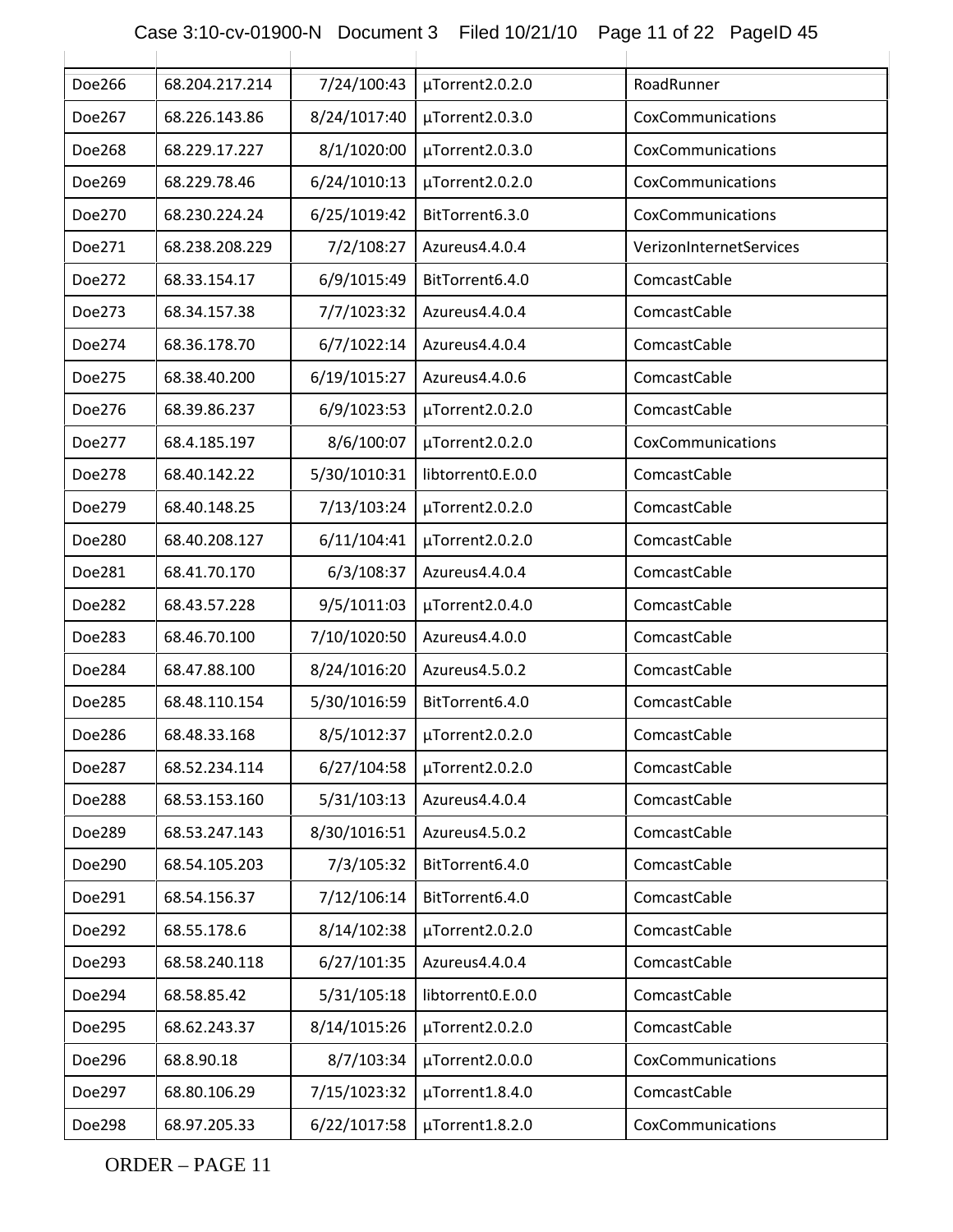# Case 3:10-cv-01900-N Document 3 Filed 10/21/10 Page 12 of 22 PageID 46

| Doe301 | 69.139.228.131 | 6/7/1022:13  | BitTorrent6.4.0 | ComcastCable                 |
|--------|----------------|--------------|-----------------|------------------------------|
| Doe302 | 69.14.146.185  | 8/5/102:32   | µTorrent2.0.3.0 | WideOpenWest                 |
| Doe303 | 69.14.225.85   | 7/19/1021:22 | µTorrent2.0.2.0 | WideOpenWest                 |
| Doe304 | 69.141.49.75   | 7/18/1018:11 | Azureus4.4.0.4  | ComcastCable                 |
| Doe305 | 69.141.66.136  | 5/31/102:39  | Azureus4.4.0.4  | ComcastCable                 |
| Doe306 | 69.144.25.27   | 7/28/1014:05 | Azureus4.4.0.4  | <b>BresnanCommunications</b> |
| Doe307 | 69.145.149.83  | 8/9/1022:31  | µTorrent1.8.5.0 | <b>BresnanCommunications</b> |
| Doe308 | 69.181.252.143 | 7/29/1018:12 | µTorrent2.0.3.0 | ComcastCable                 |
| Doe309 | 69.204.178.160 | 6/19/1015:03 | µTorrent2.0.1.0 | RoadRunner                   |
| Doe310 | 69.205.247.255 | 7/1/1021:49  | Azureus4.4.0.4  | RoadRunner                   |
| Doe311 | 69.242.193.11  | 8/2/1023:34  | Unknownclient   | ComcastCable                 |
| Doe312 | 69.243.176.100 | 8/1/1022:36  | µTorrent1.8.4.0 | ComcastCable                 |
| Doe313 | 69.244.186.221 | 8/11/104:10  | Unknownclient   | ComcastCable                 |
| Doe314 | 69.244.188.252 | 6/11/100:58  | µTorrent2.0.0.0 | ComcastCable                 |
| Doe315 | 69.244.220.207 | 6/13/1022:28 | Azureus4.4.0.4  | ComcastCable                 |
| Doe316 | 69.244.238.22  | 6/28/104:27  | Azureus4.4.0.4  | ComcastCable                 |
| Doe317 | 69.245.78.108  | 6/26/108:11  | µTorrent2.0.2.0 | ComcastCable                 |
| Doe318 | 69.246.175.175 | 6/12/1020:54 | µTorrent2.0.1.0 | ComcastCable                 |
| Doe319 | 69.247.11.224  | 6/1/1014:17  | µTorrent2.0.2.0 | ComcastCable                 |
| Doe320 | 69.255.164.169 | 7/7/1019:04  | BitTorrent6.4.0 | ComcastCable                 |
| Doe321 | 69.76.145.38   | 9/14/109:50  | µTorrent2.0.1.0 | RoadRunner                   |
| Doe322 | 69.76.154.120  | 6/26/106:48  | µTorrent2.0.2.0 | RoadRunner                   |
| Doe323 | 69.91.64.166   | 8/8/109:18   | µTorrent2.0.2.0 | EarthLink                    |
| Doe324 | 70.111.38.82   | 7/18/1020:56 | µTorrent2.0.2.0 | VerizonInternetServices      |
| Doe325 | 70.116.85.161  | 7/4/1018:19  | BitTorrent6.3.0 | RoadRunner                   |
| Doe326 | 70.118.87.69   | 7/23/1013:24 | µTorrent2.0.2.0 | RoadRunner                   |
| Doe327 | 70.119.222.150 | 6/28/1011:42 | µTorrent2.0.2.0 | RoadRunner                   |
| Doe328 | 70.162.160.204 | 6/27/1016:48 | BitComet0.1.2.1 | CoxCommunications            |
| Doe329 | 70.162.208.161 | 6/2/1015:25  | Azureus4.4.0.4  | CoxCommunications            |
| Doe330 | 70.173.67.99   | 7/6/104:08   | µTorrent2.0.2.0 | CoxCommunications            |
| Doe331 | 70.174.45.129  | 7/27/103:12  | µTorrent1.8.5.0 | CoxCommunications            |
| Doe332 | 70.177.45.55   | 6/25/108:22  | µTorrent1.7.7.0 | CoxCommunications            |
| Doe333 | 70.178.164.126 | 6/9/1013:35  | BitComet0.1.2.1 | CoxCommunications            |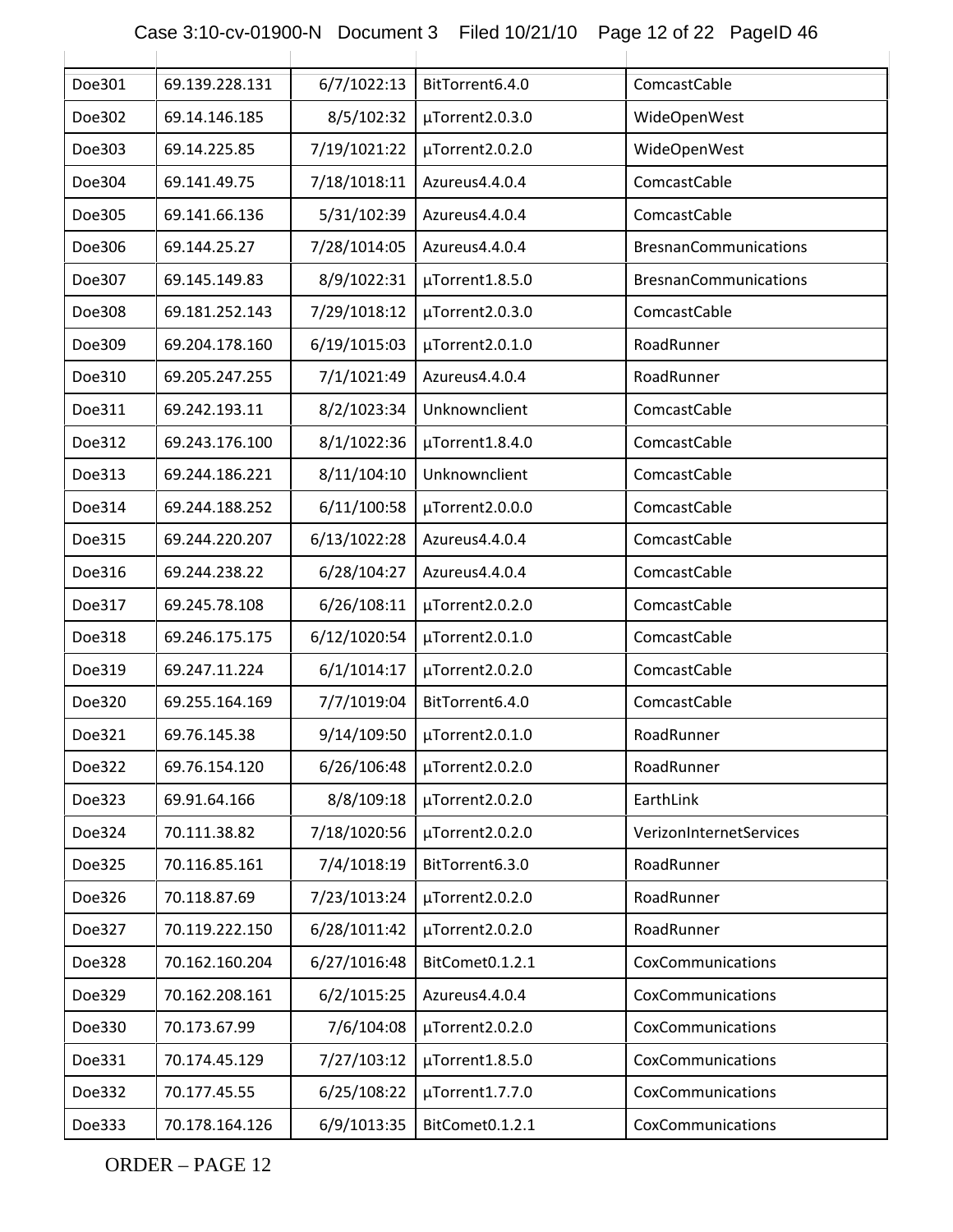Case 3:10-cv-01900-N Document 3 Filed 10/21/10 Page 13 of 22 PageID 47

| Doe334 | 70.178.215.70  | 6/10/1019:55 | BitComet0.1.2.1         | CoxCommunications          |
|--------|----------------|--------------|-------------------------|----------------------------|
| Doe335 | 70.179.148.121 | 6/16/108:46  | BitTorrent6.4.0         | CoxCommunications          |
| Doe336 | 70.92.167.24   | 6/6/1020:26  | Azureus4.4.0.4          | RoadRunner                 |
| Doe337 | 70.94.47.236   | 6/11/1013:48 | <b>BitComet</b>         | RoadRunner                 |
| Doe338 | 71.101.164.138 | 7/24/100:34  | KTorrent4.0.2.0         | VerizonInternetServices    |
| Doe339 | 71.11.215.180  | 6/24/1018:17 | Azureus4.3.0.6          | CharterCommunications      |
| Doe340 | 71.113.22.118  | 6/17/108:25  | µTorrent2.0.2.0         | VerizonInternetServices    |
| Doe341 | 71.113.29.118  | 6/16/1010:29 | µTorrent2.0.2.0         | VerizonInternetServices    |
|        |                |              |                         |                            |
| Doe344 | 71.15.107.202  | 6/23/1021:58 | Azureus4.4.0.4          | CharterCommunications      |
| Doe345 | 71.162.97.106  | 6/4/107:50   | µTorrent1.8.2.0         | VerizonInternetServices    |
| Doe346 | 71.176.70.155  | 8/9/101:35   | µTorrent2.0.3.0         | VerizonInternetServices    |
| Doe347 | 71.180.21.83   | 6/3/107:06   | µTorrent2.0.2.0         | VerizonInternetServices    |
| Doe348 | 71.180.99.104  | 7/5/1020:58  | µTorrent2.0.2.0         | VerizonInternetServices    |
| Doe349 | 71.182.234.228 | 6/1/1017:38  | Azureus4.4.0.4          | VerizonInternetServices    |
| Doe350 | 71.183.234.151 | 9/2/1018:07  | µTorrent2.0.4.0         | VerizonInternetServices    |
| Doe351 | 71.185.198.80  | 6/2/101:39   | BitTorrent6.4.0         | VerizonInternetServices    |
| Doe352 | 71.189.62.119  | 7/2/1022:48  | µTorrent2.0.2.0         | VerizonInternetServices    |
| Doe353 | 71.190.164.97  | 6/9/109:16   | <b>BitComet</b>         | VerizonInternetServices    |
| Doe354 | 71.192.234.246 | 6/9/107:18   | µTorrent2.0.1.0         | ComcastCable               |
| Doe355 | 71.192.99.223  | 6/26/1016:06 | Azureus4.4.0.4          | ComcastCable               |
| Doe356 | 71.193.41.6    | 6/18/1013:27 | BitTorrent6.4.0         | ComcastCable               |
| Doe357 | 71.194.191.243 | 8/11/1012:18 | µTorrent2.0.2.0         | ComcastCable               |
| Doe358 | 71.196.220.99  | 7/1/102:03   | EnhancedCTorrent0.3.0.3 | ComcastCable               |
| Doe359 | 71.197.59.92   | 6/1/107:58   | libtorrent0.E.0.0       | ComcastCable               |
| Doe360 | 71.200.40.117  | 6/9/109:18   | Azureus4.4.0.4          | ComcastCable               |
| Doe361 | 71.204.214.241 | 8/9/1022:37  | Azureus4.4.0.4          | ComcastCable               |
| Doe362 | 71.206.121.5   | 6/14/1023:49 | BitTorrent6.4.0         | ComcastCable               |
| Doe363 | 71.207.33.98   | 8/27/1019:17 | µTorrent2.0.4.0         | ComcastCable               |
| Doe364 | 71.212.191.129 | 6/18/1022:38 | µTorrent2.0.2.0         | QwestCommunications        |
| Doe365 | 71.223.22.134  | 8/14/108:29  | Azureus4.4.0.6          | <b>QwestCommunications</b> |
| Doe366 | 71.226.31.66   | 6/13/1015:03 | Azureus4.4.0.4          | ComcastCable               |
| Doe367 | 71.227.100.192 | 5/31/106:00  | Xtorrent1.1.5.3         | ComcastCable               |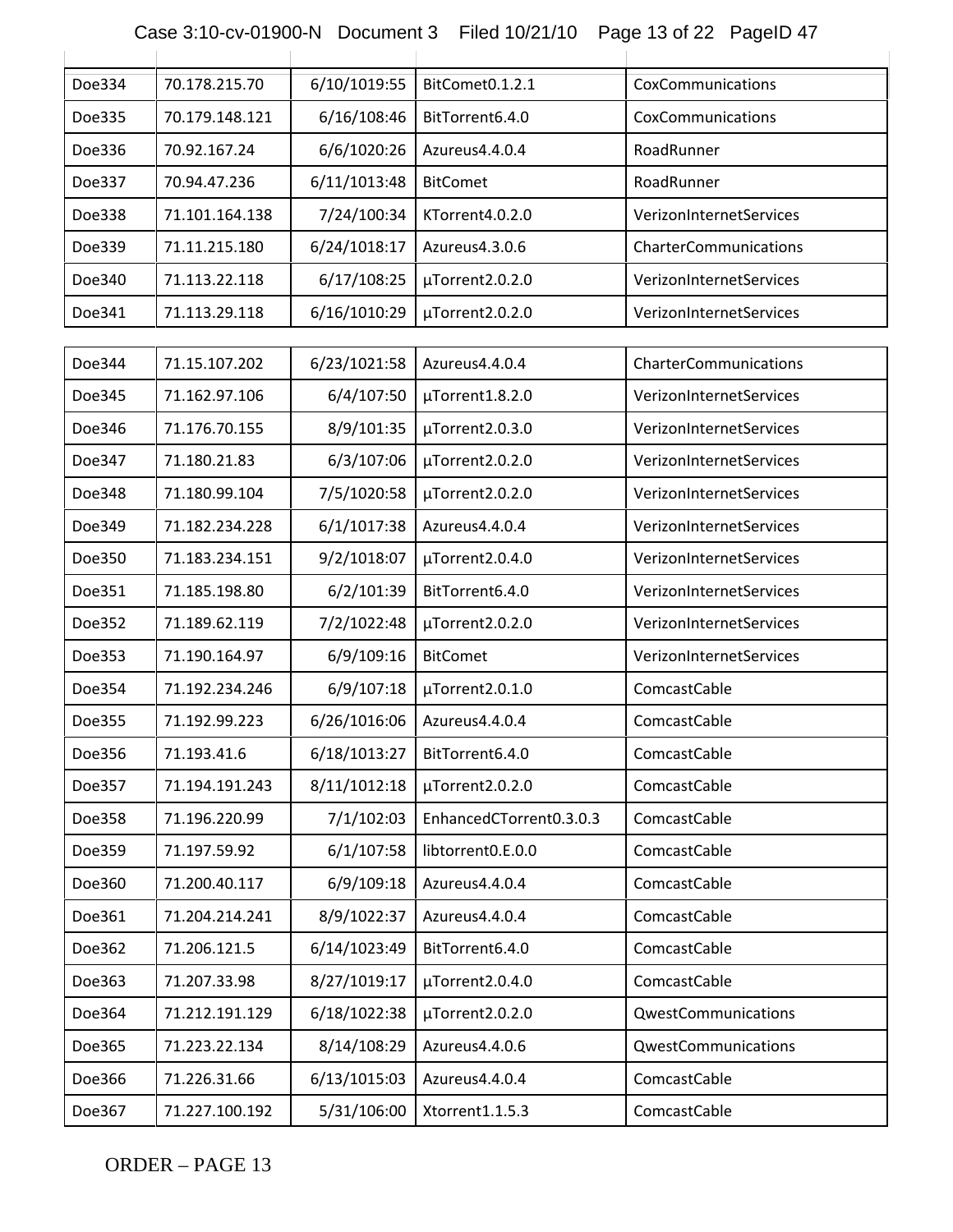| Doe368 | 71.228.124.38  | 6/20/1019:01 | Azureus4.4.0.4      | ComcastCable                 |
|--------|----------------|--------------|---------------------|------------------------------|
| Doe369 | 71.229.19.239  | 9/11/1023:00 | µTorrent2.0.2.0     | ComcastCable                 |
| Doe370 | 71.233.106.111 | 6/20/1011:47 | µTorrent2.0.3.B     | ComcastCable                 |
| Doe371 | 71.237.12.59   | 6/19/104:18  | Azureus4.4.0.4      | ComcastCable                 |
| Doe372 | 71.237.154.224 | 6/11/104:37  | µTorrent2.0.2.0     | ComcastCable                 |
| Doe373 | 71.237.89.32   | 8/9/104:02   | Transmission1.7.5.0 | ComcastCable                 |
| Doe374 | 71.238.9.128   | 6/5/1014:20  | µTorrent2.0.2.0     | ComcastCable                 |
| Doe375 | 71.239.179.16  | 6/5/1016:33  | Azureus4.4.0.4      | ComcastCable                 |
| Doe376 | 71.239.248.82  | 7/10/1023:32 | BitTorrent6.4.0     | ComcastCable                 |
| Doe377 | 71.243.249.205 | 7/19/1022:51 | µTorrent2.0.3.B     | VerizonInternetServices      |
| Doe378 | 71.246.4.251   | 8/16/1021:52 | BitComet0.1.2.2     | VerizonInternetServices      |
| Doe379 | 71.56.129.158  | 9/4/1011:45  | Azureus4.5.0.2      | ComcastCable                 |
| Doe380 | 71.61.74.112   | 9/20/1011:23 | µTorrent2.0.2.0     | ComcastCable                 |
| Doe381 | 71.62.222.116  | 5/30/1014:02 | BitTorrent6.4.0     | ComcastCable                 |
| Doe382 | 71.62.29.96    | 8/3/101:20   | Azureus4.4.0.4      | ComcastCable                 |
| Doe383 | 71.64.111.16   | 8/27/1010:16 | Azureus4.5.0.2      | RoadRunner                   |
| Doe384 | 71.65.76.202   | 6/2/1023:18  | Azureus4.3.0.6      | RoadRunner                   |
|        |                |              |                     |                              |
| Doe387 | 71.72.75.102   | 9/4/1022:58  | BitTorrent6.4.0     | RoadRunner                   |
| Doe388 | 71.79.143.12   | 6/10/1020:01 | µTorrent2.0.2.0     | RoadRunner                   |
| Doe389 | 71.80.209.54   | 6/1/109:47   | Azureus4.4.0.4      | CharterCommunications        |
| Doe390 | 71.80.50.202   | 9/11/107:44  | µTorrent2.0.3.0     | CharterCommunications        |
| Doe391 | 71.82.36.204   | 7/13/108:41  | BitTorrent6.4.0     | CharterCommunications        |
| Doe392 | 71.85.207.51   | 6/1/1020:47  | µTorrent2.0.2.0     | CharterCommunications        |
| Doe393 | 71.87.180.73   | 6/15/104:54  | Unknownclient       | CharterCommunications        |
| Doe394 | 71.92.208.73   | 6/2/1010:49  | libtorrent0.E.0.0   | CharterCommunications        |
| Doe395 | 71.94.148.238  | 7/3/1018:38  | BitTorrent6.4.0     | CharterCommunications        |
| Doe396 | 71.96.121.69   | 6/29/106:45  | Azureus4.4.0.4      | VerizonInternetServices      |
| Doe397 | 71.97.54.93    | 7/1/100:22   | Azureus4.4.0.4      | VerizonInternetServices      |
| Doe398 | 72.135.25.57   | 6/13/103:41  | µTorrent2.0.2.0     | RoadRunner                   |
| Doe399 | 72.175.189.138 | 6/1/1014:19  | Azureus4.4.0.4      | <b>BresnanCommunications</b> |
| Doe400 | 72.181.246.142 | 6/13/1015:06 | libtorrent0.E.0.0   | RoadRunner                   |
| Doe401 | 72.186.181.135 | 7/24/104:25  | Azureus4.4.0.4      | RoadRunner                   |

Case 3:10-cv-01900-N Document 3 Filed 10/21/10 Page 14 of 22 PageID 48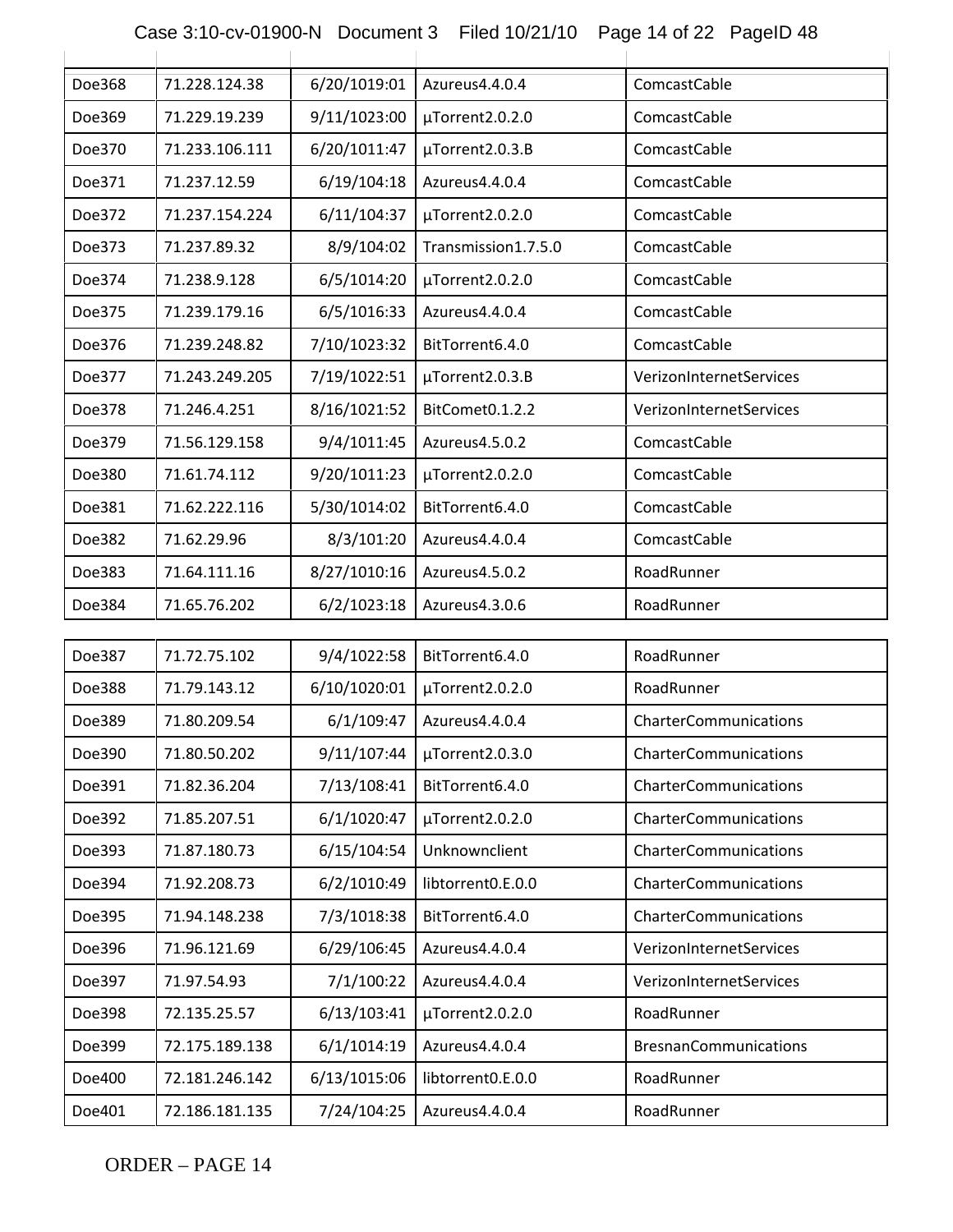| Case 3:10-cv-01900-N Document 3 Filed 10/21/10 Page 15 of 22 PageID 49 |  |  |
|------------------------------------------------------------------------|--|--|

| Doe402 | 72.188.13.218  | 6/1/1020:07  | µTorrent2.0.2.0     | RoadRunner                   |
|--------|----------------|--------------|---------------------|------------------------------|
| Doe403 | 72.189.100.13  | 6/3/107:53   | µTorrent2.0.2.0     | RoadRunner                   |
| Doe404 | 72.189.252.118 | 7/10/1015:52 | µTorrent2.0.2.0     | RoadRunner                   |
| Doe405 | 72.197.205.141 | 6/1/109:45   | µTorrent2.0.0.0     | CoxCommunications            |
| Doe406 | 72.197.31.101  | 7/3/103:14   | µTorrent2.0.2.0     | CoxCommunications            |
| Doe407 | 72.198.200.14  | 6/2/1021:46  | µTorrent2.0.1.0     | CoxCommunications            |
| Doe408 | 72.200.64.222  | 8/2/1013:41  | µTorrent2.0.2.0     | CoxCommunications            |
| Doe409 | 72.207.61.102  | 6/28/1013:16 | Azureus4.4.0.4      | CoxCommunications            |
| Doe410 | 72.207.61.116  | 8/12/105:06  | Azureus4.4.0.4      | CoxCommunications            |
| Doe411 | 72.207.89.242  | 8/26/1023:07 | Azureus4.5.0.2      | CoxCommunications            |
| Doe412 | 72.224.51.15   | 8/29/1012:11 | µTorrent2.0.2.0     | RoadRunner                   |
| Doe413 | 72.225.200.57  | 9/1/101:45   | µTorrent2.0.4.0     | RoadRunner                   |
| Doe414 | 72.226.122.164 | 7/14/1023:06 | BitTorrent6.4.0     | RoadRunner                   |
| Doe415 | 72.230.138.110 | 8/30/105:16  | Azureus4.5.0.2      | RoadRunner                   |
| Doe416 | 72.230.189.107 | 6/10/100:48  | Unknownclient       | RoadRunner                   |
| Doe417 | 72.40.147.105  | 6/27/1015:30 | KTorrent3.3.4.0     | EarthLink                    |
| Doe418 | 72.64.141.14   | 7/27/103:22  | µTorrent2.0.2.0     | VerizonInternetServices      |
| Doe419 | 72.77.203.86   | 6/21/109:57  | µTorrent2.0.2.0     | VerizonInternetServices      |
| Doe420 | 72.81.214.215  | 6/14/1018:59 | µTorrent2.0.2.0     | VerizonInternetServices      |
| Doe421 | 72.84.49.4     | 8/28/1018:27 | µTorrent2.0.2.0     | VerizonInternetServices      |
| Doe422 | 72.84.50.121   | 8/28/1016:04 | µTorrent2.0.2.0     | VerizonInternetServices      |
| Doe423 | 72.85.207.17   | 6/9/1010:07  | BitTorrent6.1.2     | VerizonInternetServices      |
| Doe424 | 72.87.82.54    | 7/5/1018:57  | Azureus4.4.0.4      | VerizonInternetServices      |
| Doe425 | 74.103.113.96  | 7/2/105:51   | Transmission2.0.0.0 | VerizonInternetServices      |
| Doe426 | 74.103.145.134 | 7/24/1021:48 | µTorrent2.0.2.0     | VerizonInternetServices      |
| Doe427 | 74.104.164.226 | 8/31/104:12  | µTorrent2.0.4.0     | VerizonInternetServices      |
|        |                |              |                     |                              |
| Doe430 | 74.110.173.26  | 8/9/1020:33  | Azureus4.4.0.4      | VerizonInternetServices      |
| Doe431 | 74.111.121.250 | 7/6/1019:28  | µTorrent2.0.2.0     | VerizonInternetServices      |
| Doe432 | 74.111.7.234   | 8/9/1012:59  | Azureus4.5.0.0      | VerizonInternetServices      |
| Doe433 | 74.130.33.131  | 8/16/107:40  | Azureus4.4.0.4      | InsightCommunicationsCompany |
| Doe434 | 74.137.168.155 | 6/2/1018:23  | µTorrent2.0.2.0     | InsightCommunicationsCompany |
| Doe435 | 74.141.157.115 | 6/27/1010:22 | Azureus4.4.0.4      | InsightCommunicationsCompany |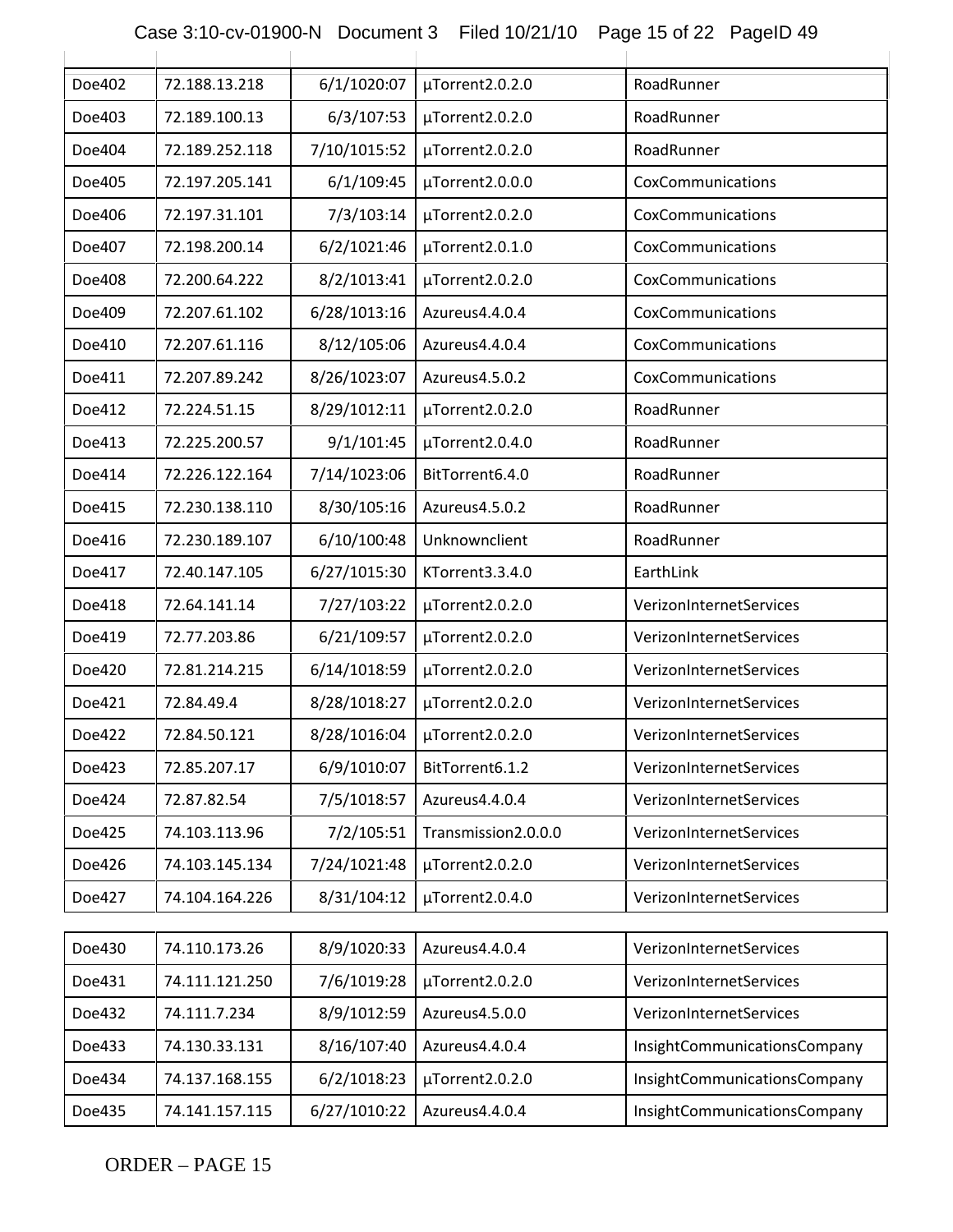### Case 3:10-cv-01900-N Document 3 Filed 10/21/10 Page 16 of 22 PageID 50

| Doe436 | 74.36.81.135   | 7/3/105:39   | Azureus4.4.0.6  | FrontierCommunications  |
|--------|----------------|--------------|-----------------|-------------------------|
| Doe437 | 74.37.184.100  | 7/1/1023:01  | BitTorrent6.4.0 | FrontierCommunications  |
| Doe438 | 74.46.7.153    | 6/12/1013:03 | µTorrent2.0.2.0 | FrontierCommunications  |
| Doe439 | 74.67.41.219   | 6/13/1019:44 | BitTorrent6.4.0 | RoadRunner              |
| Doe440 | 74.69.42.157   | 6/25/1013:55 | Azureus4.4.0.4  | RoadRunner              |
| Doe441 | 74.70.105.83   | 6/21/1022:35 | µTorrent2.0.0.0 | RoadRunner              |
| Doe442 | 74.71.70.59    | 7/16/104:46  | µTorrent2.0.2.0 | RoadRunner              |
| Doe443 | 74.72.16.224   | 7/2/1011:19  | µTorrent2.0.2.0 | RoadRunner              |
| Doe444 | 74.75.186.194  | 9/13/1014:52 | Azureus4.5.0.4  | RoadRunner              |
| Doe445 | 74.76.53.120   | 6/16/104:51  | µTorrent1.8.5.0 | RoadRunner              |
| Doe446 | 74.78.22.161   | 6/2/101:25   | µTorrent2.0.2.0 | RoadRunner              |
| Doe447 | 74.96.230.98   | 8/15/1021:21 | µTorrent2.0.3.0 | VerizonInternetServices |
| Doe448 | 74.97.38.52    | 9/5/102:37   | BitComet0.1.2.3 | VerizonInternetServices |
| Doe449 | 74.97.55.27    | 7/26/1010:08 | BitTorrent6.4.0 | VerizonInternetServices |
| Doe450 | 74.98.244.167  | 7/19/103:14  | µTorrent2.0.2.0 | VerizonInternetServices |
| Doe451 | 74.98.66.196   | 7/10/1017:31 | Azureus4.4.0.4  | VerizonInternetServices |
| Doe452 | 75.118.113.155 | 6/15/1023:33 | µTorrent2.0.2.0 | WideOpenWest            |
| Doe453 | 75.133.157.134 | 7/4/1021:43  | Azureus4.4.0.0  | CharterCommunications   |
| Doe454 | 75.133.90.63   | 8/2/104:29   | BitTorrent6.4.0 | CharterCommunications   |
| Doe455 | 75.136.204.53  | 6/15/103:34  | BitTorrent6.4.0 | CharterCommunications   |
| Doe456 | 75.136.232.130 | 6/10/102:10  | µTorrent2.0.2.0 | CharterCommunications   |
| Doe457 | 75.136.233.126 | 6/10/109:52  | Azureus4.4.0.4  | CharterCommunications   |
| Doe458 | 75.163.146.34  | 7/17/102:48  | µTorrent2.0.2.0 | QwestCommunications     |
| Doe459 | 75.167.214.143 | 7/8/1012:40  | BitTorrent6.4.0 | QwestCommunications     |
| Doe460 | 75.171.133.230 | 6/18/1020:56 | Azureus4.4.0.4  | QwestCommunications     |
| Doe461 | 75.171.134.7   | 6/28/1020:39 | Azureus4.4.0.4  | QwestCommunications     |
| Doe462 | 75.171.169.159 | 6/28/1014:50 | Azureus4.4.0.4  | QwestCommunications     |
| Doe463 | 75.186.18.131  | 8/12/105:59  | µTorrent2.0.3.0 | RoadRunner              |
| Doe464 | 75.186.7.214   | 8/23/102:27  | Azureus4.4.0.6  | RoadRunner              |
| Doe465 | 75.186.92.18   | 6/24/105:22  | Azureus4.4.0.4  | RoadRunner              |
| Doe466 | 75.65.17.72    | 6/9/1011:30  | Azureus4.4.0.4  | ComcastCable            |
| Doe467 | 75.68.52.36    | 6/13/1015:47 | µTorrent2.0.2.0 | ComcastCable            |
| Doe468 | 75.70.42.117   | 7/24/1016:15 | µTorrent2.0.2.0 | ComcastCable            |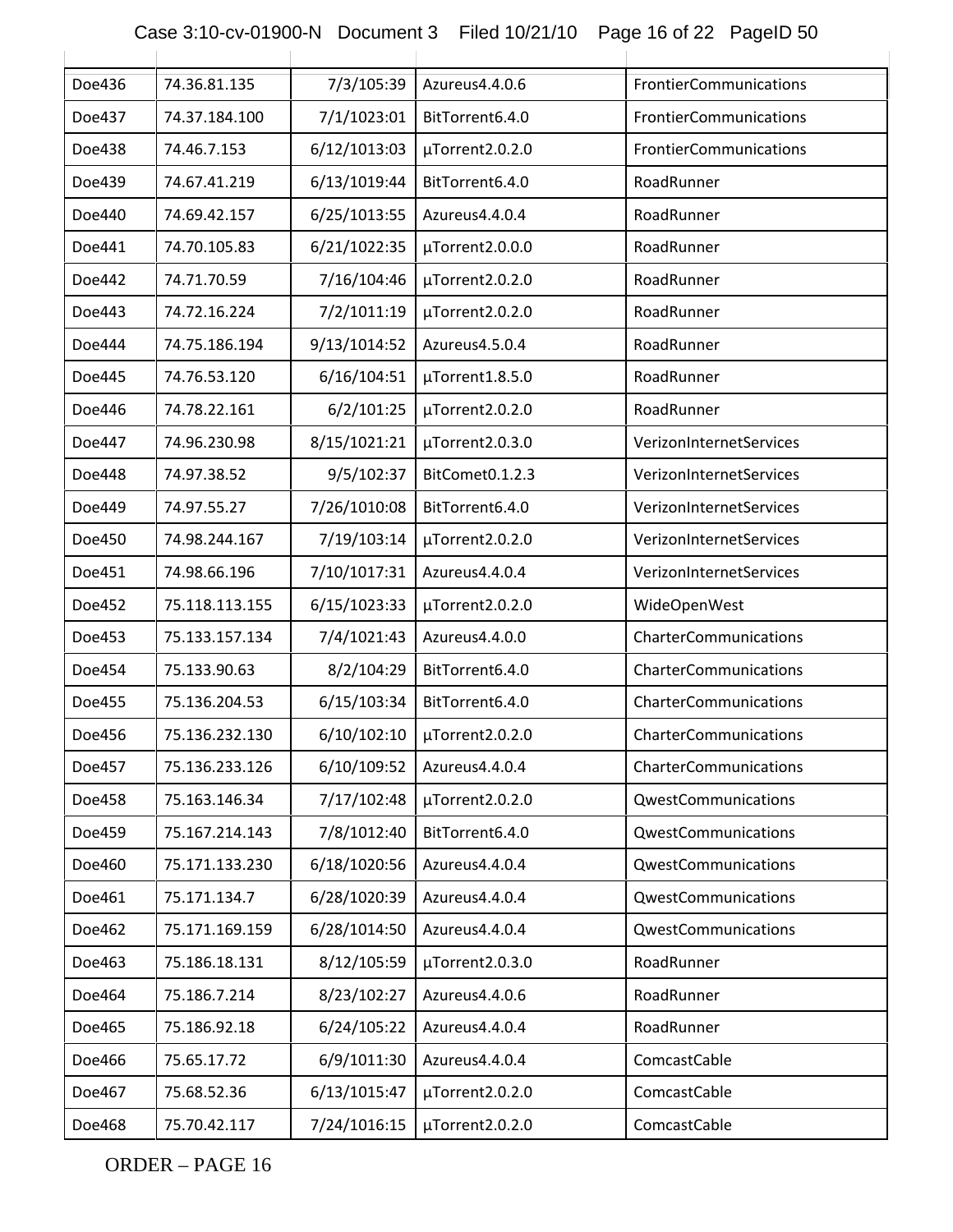### Case 3:10-cv-01900-N Document 3 Filed 10/21/10 Page 17 of 22 PageID 51

| Doe469 | 75.71.105.195  | 7/5/102:48   | BitTorrent6.4.0 | ComcastCable |
|--------|----------------|--------------|-----------------|--------------|
| Doe470 | 75.71.126.22   | 7/16/1014:21 | Azureus4.4.0.6  | ComcastCable |
|        |                |              |                 |              |
| Doe473 | 75.74.116.8    | 6/10/1017:39 | BitTorrent6.4.0 | ComcastCable |
| Doe474 | 75.83.149.161  | 6/12/108:04  | µTorrent2.0.1.0 | RoadRunner   |
| Doe475 | 76.100.18.59   | 6/10/104:15  | Azureus4.4.0.4  | ComcastCable |
| Doe476 | 76.100.24.56   | 7/17/1020:52 | Azureus4.4.0.6  | ComcastCable |
| Doe477 | 76.104.191.187 | 6/12/1019:07 | µTorrent2.0.0.0 | ComcastCable |
| Doe478 | 76.104.229.33  | 7/15/108:34  | µTorrent1.8.5.0 | ComcastCable |
| Doe479 | 76.105.238.11  | 6/1/1018:05  | µTorrent1.9.0.B | ComcastCable |
| Doe480 | 76.106.196.57  | 8/18/1021:53 | µTorrent2.0.2.0 | ComcastCable |
| Doe481 | 76.106.239.171 | 7/15/102:26  | Azureus4.4.0.4  | ComcastCable |
| Doe482 | 76.107.220.54  | 6/1/1023:55  | µTorrent2.0.2.0 | ComcastCable |
| Doe483 | 76.107.50.230  | 9/16/104:22  | µTorrent2.0.0.0 | ComcastCable |
| Doe484 | 76.111.221.241 | 8/30/1021:06 | BitTorrent7.0.0 | ComcastCable |
| Doe485 | 76.111.87.132  | 6/20/103:11  | BitTornado0.3.H | ComcastCable |
| Doe486 | 76.118.120.16  | 8/28/108:02  | Azureus4.5.0.2  | ComcastCable |
| Doe487 | 76.119.45.223  | 6/13/108:56  | Azureus4.4.0.4  | ComcastCable |
| Doe488 | 76.120.217.222 | 8/2/1022:18  | µTorrent2.0.2.0 | ComcastCable |
| Doe489 | 76.120.94.142  | 8/11/107:17  | BitComet0.1.0.7 | ComcastCable |
| Doe490 | 76.122.201.37  | 8/20/1014:29 | BitTorrent6.4.0 | ComcastCable |
| Doe491 | 76.122.8.24    | 6/11/1022:45 | Unknownclient   | ComcastCable |
| Doe492 | 76.123.138.186 | 6/1/1023:56  | Azureus4.4.0.4  | ComcastCable |
| Doe493 | 76.124.233.94  | 8/16/103:14  | Azureus4.4.0.4  | ComcastCable |
| Doe494 | 76.125.145.231 | 6/6/1019:12  | µTorrent2.0.2.0 | ComcastCable |
| Doe495 | 76.125.195.175 | 6/20/104:32  | LimeWire0.0.0.2 | ComcastCable |
| Doe496 | 76.126.168.141 | 6/2/1010:21  | Azureus4.4.0.4  | ComcastCable |
| Doe497 | 76.127.244.58  | 5/31/102:43  | µTorrent2.0.2.0 | ComcastCable |
| Doe498 | 76.127.250.45  | 7/17/1014:12 | µTorrent2.0.2.0 | ComcastCable |
| Doe499 | 76.167.90.230  | 8/11/1017:48 | BitTorrent6.4.0 | RoadRunner   |
| Doe500 | 76.169.154.190 | 6/11/107:04  | µTorrent2.0.1.0 | RoadRunner   |
| Doe501 | 76.169.167.35  | 6/9/108:24   | µTorrent2.0.0.0 | RoadRunner   |
| Doe502 | 76.175.69.40   | 7/3/105:19   | Azureus4.4.0.4  | RoadRunner   |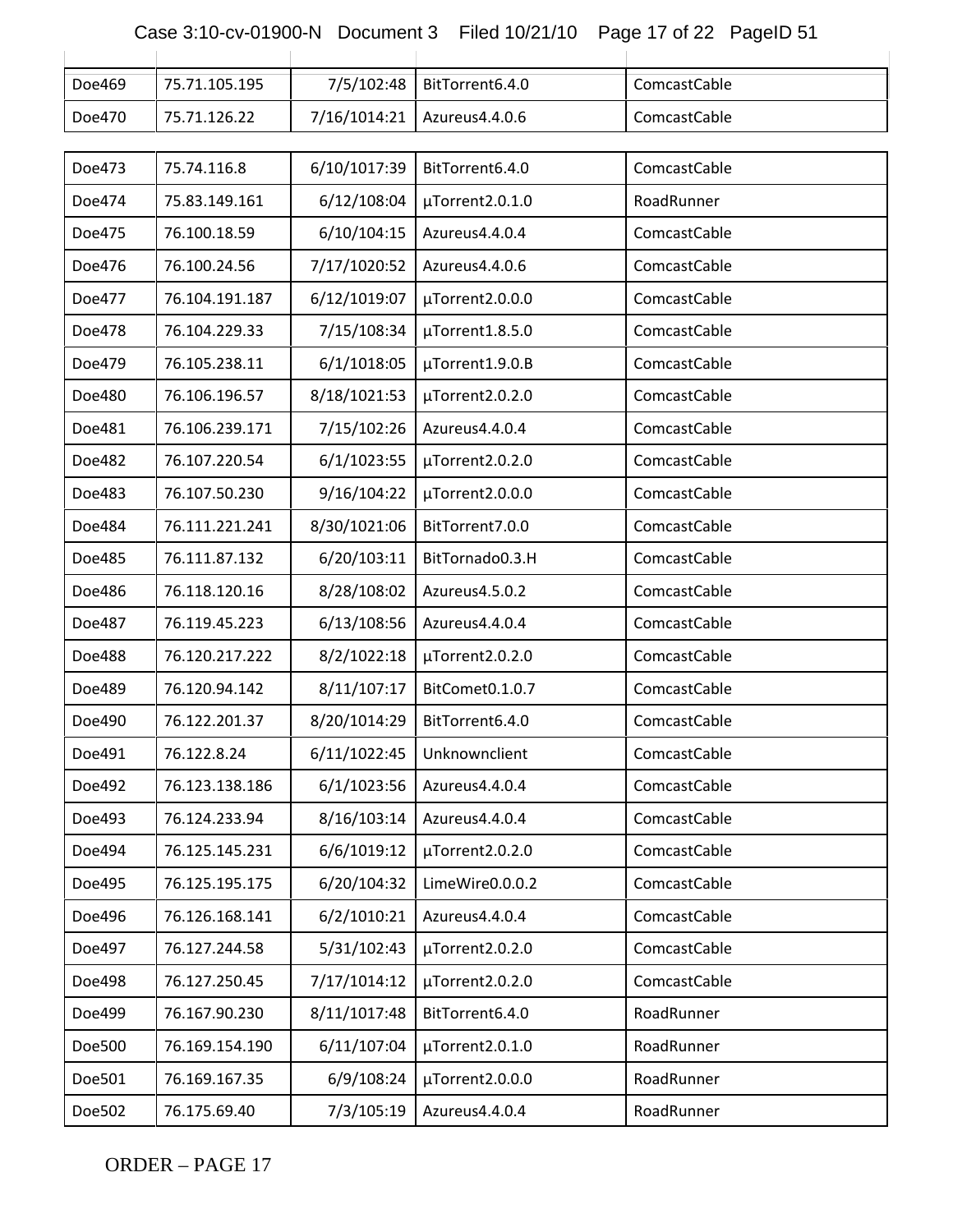| Case 3:10-cv-01900-N Document 3 Filed 10/21/10 Page 18 of 22 PageID 52 |  |  |
|------------------------------------------------------------------------|--|--|

| Doe503 | 76.177.100.75 | 6/22/105:35  | µTorrent2.0.0.0      | RoadRunner         |
|--------|---------------|--------------|----------------------|--------------------|
| Doe504 | 76.177.24.15  | 8/16/1021:54 | Azureus4.5.0.2       | RoadRunner         |
| Doe505 | 76.185.101.2  | 7/2/1011:18  | µTorrent2.0.2.0      | RoadRunner         |
| Doe506 | 76.185.71.186 | 6/28/108:41  | µTorrent2.0.2.0      | RoadRunner         |
| Doe507 | 76.189.77.229 | 8/9/1013:17  | Azureus4.4.0.4       | RoadRunner         |
| Doe508 | 76.19.25.217  | 9/18/1019:36 | Azureus4.5.0.4       | ComcastCable       |
| Doe509 | 76.190.248.13 | 7/17/1018:46 | µTorrent2.0.2.0      | RoadRunner         |
| Doe510 | 76.23.117.115 | 8/12/100:21  | Azureus4.5.0.2       | ComcastCable       |
| Doe511 | 76.23.206.175 | 8/4/101:56   | µTorrent2.0.2.0      | ComcastCable       |
| Doe512 | 76.24.35.104  | 6/14/1017:47 | Azureus4.4.0.4       | ComcastCable       |
| Doe513 | 76.24.66.202  | 9/18/107:53  | µTorrent2.0.3.0      | ComcastCable       |
|        |               |              |                      |                    |
| Doe516 | 76.26.93.11   | 6/18/1013:53 | BitTorrent6.4.0      | ComcastCable       |
| Doe517 | 76.27.49.157  | 6/15/108:01  | Azureus4.4.0.4       | ComcastCable       |
| Doe518 | 76.28.11.28   | 5/31/102:29  | µTorrent2.0.2.0      | ComcastCable       |
| Doe519 | 76.28.153.176 | 6/5/1020:46  | µTorrent2.0.2.0      | ComcastCable       |
| Doe520 | 76.28.191.137 | 8/29/1015:17 | µTorrent2.0.4.0      | ComcastCable       |
| Doe521 | 76.30.169.204 | 6/1/1010:04  | DelugeTorrent0.9.2.0 | ComcastCable       |
| Doe522 | 76.31.117.235 | 8/12/1014:37 | Azureus4.4.0.4       | ComcastCable       |
| Doe523 | 76.31.243.149 | 6/3/107:10   | BitComet0.1.2.0      | ComcastCable       |
| Doe524 | 76.79.99.84   | 8/20/102:42  | BitTorrent7.0.0      | RoadRunnerBusiness |
| Doe525 | 76.84.237.85  | 9/1/104:31   | Azureus4.5.0.2       | RoadRunner         |
| Doe526 | 76.84.90.19   | 8/13/1020:16 | µTorrent2.0.3.0      | RoadRunner         |
| Doe527 | 76.87.108.253 | 6/8/1017:20  | Azureus4.4.0.4       | RoadRunner         |
| Doe528 | 76.87.213.221 | 8/14/101:09  | BitTorrent6.3.0      | RoadRunner         |
| Doe529 | 76.90.178.198 | 6/11/1014:27 | Azureus4.4.0.7       | RoadRunner         |
| Doe530 | 76.91.119.254 | 6/28/1011:12 | µTorrent2.0.2.0      | RoadRunner         |
| Doe531 | 76.91.162.95  | 8/4/105:06   | µTorrent2.0.2.0      | RoadRunner         |
| Doe532 | 76.91.5.189   | 6/16/102:36  | µTorrent2.0.1.0      | RoadRunner         |
| Doe533 | 76.92.165.40  | 7/11/1016:47 | µTorrent2.0.2.0      | RoadRunner         |
| Doe534 | 76.93.116.7   | 6/5/109:52   | µTorrent2.0.2.0      | RoadRunner         |
| Doe535 | 76.95.112.73  | 6/22/107:10  | BitTorrent6.4.0      | RoadRunner         |
| Doe536 | 76.97.153.227 | 8/6/101:20   | µTorrent2.0.2.0      | ComcastCable       |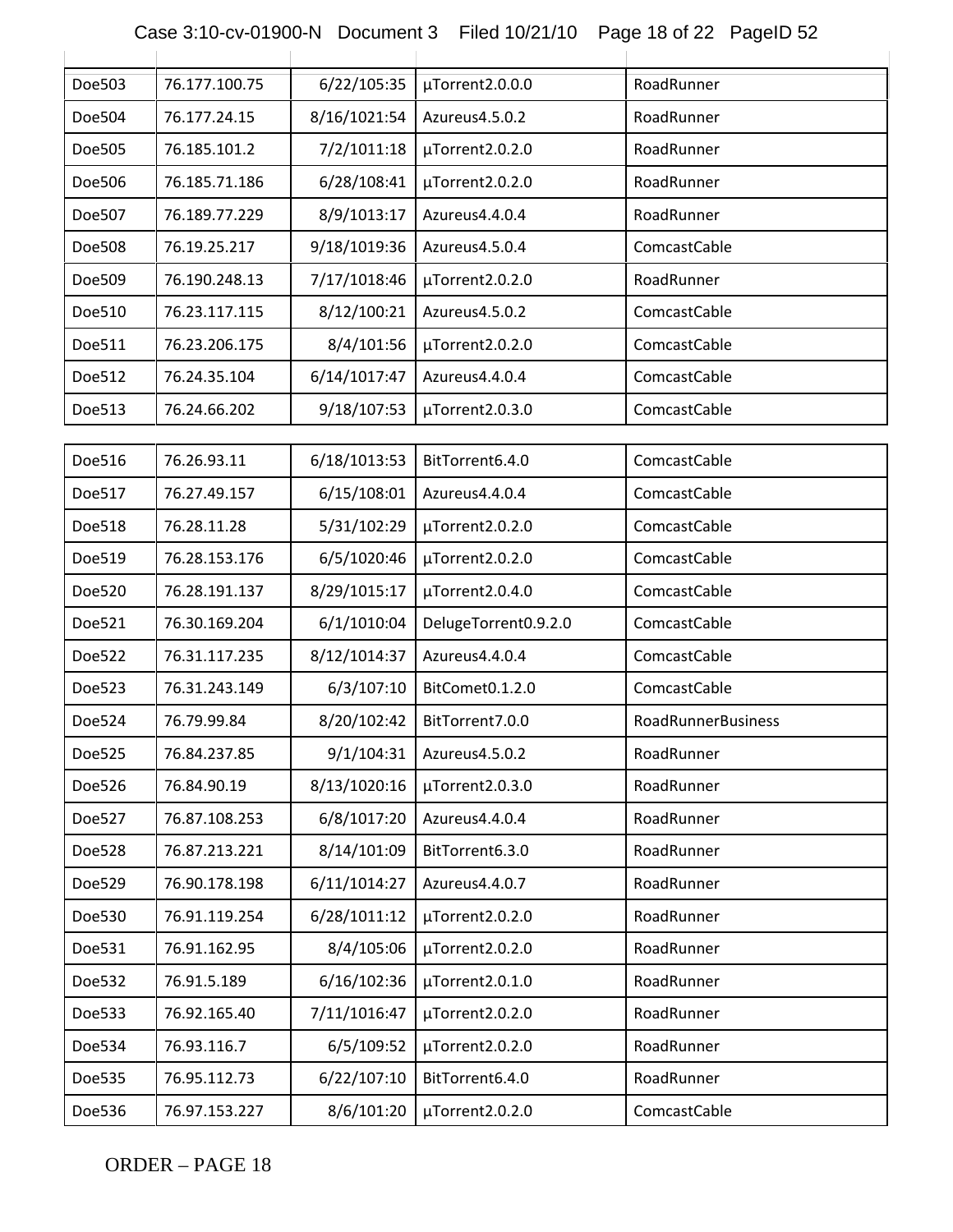### Case 3:10-cv-01900-N Document 3 Filed 10/21/10 Page 19 of 22 PageID 53

| Doe537 | 76.97.213.3    | 7/20/103:59  | µTorrent2.0.2.0      | ComcastCable              |
|--------|----------------|--------------|----------------------|---------------------------|
| Doe538 | 76.99.136.144  | 7/1/109:19   | Azureus4.4.0.4       | ComcastCable              |
| Doe539 | 76.99.33.96    | 6/23/107:01  | Azureus4.4.0.4       | ComcastCable              |
| Doe540 | 96.10.243.159  | 6/15/105:49  | Azureus4.3.0.6       | <b>RoadRunnerBusiness</b> |
| Doe541 | 96.225.164.172 | 7/5/1022:56  | µTorrent2.0.2.0      | VerizonInternetServices   |
| Doe542 | 96.226.230.198 | 7/20/107:44  | µTorrent2.0.3.B      | VerizonInternetServices   |
| Doe543 | 96.236.19.121  | 6/21/106:47  | µTorrent2.0.2.0      | VerizonInternetServices   |
| Doe544 | 96.237.245.165 | 8/11/1022:03 | Azureus4.5.0.2       | VerizonInternetServices   |
| Doe545 | 96.242.19.213  | 9/12/1018:56 | µTorrent2.0.4.0      | VerizonInternetServices   |
| Doe546 | 96.243.182.98  | 9/13/1013:07 | µTorrent2.0.4.0      | VerizonInternetServices   |
| Doe547 | 96.244.38.127  | 8/16/109:50  | µTorrent2.0.1.0      | VerizonInternetServices   |
| Doe548 | 96.249.146.56  | 7/29/102:26  | µTorrent2.0.2.0      | VerizonInternetServices   |
| Doe549 | 96.251.24.157  | 6/13/106:37  | Azureus4.4.0.4       | VerizonInternetServices   |
| Doe550 | 96.251.52.141  | 6/25/1020:18 | BitTorrent6.4.0      | VerizonInternetServices   |
| Doe551 | 96.254.192.103 | 6/12/106:30  | µTorrent2.0.0.0      | VerizonInternetServices   |
| Doe552 | 96.255.16.87   | 8/8/1021:39  | µTorrent1.8.5.0      | VerizonInternetServices   |
| Doe553 | 96.255.60.225  | 6/27/1018:13 | Azureus4.4.0.4       | VerizonInternetServices   |
| Doe554 | 96.36.146.77   | 6/10/103:51  | µTorrent1.8.5.0      | CharterCommunications     |
| Doe555 | 96.36.85.164   | 7/28/101:06  | µTorrent2.0.3.0      | CharterCommunications     |
| Doe556 | 96.41.59.111   | 8/30/109:06  | <b>BitComet</b>      | CharterCommunications     |
|        |                |              |                      |                           |
| Doe559 | 97.112.229.62  | 7/3/109:07   | $\mu$ Torrent1.8.1.0 | QwestCommunications       |
| Doe560 | 97.113.164.123 | 8/16/107:00  | Azureus4.4.0.6       | QwestCommunications       |
| Doe561 | 97.115.26.123  | 8/13/107:56  | Azureus4.4.0.4       | QwestCommunications       |
| Doe562 | 97.115.47.86   | 8/16/1015:50 | Azureus4.4.0.4       | QwestCommunications       |
| Doe563 | 97.124.114.221 | 6/29/1023:54 | µTorrent1.8.4.0      | QwestCommunications       |
| Doe564 | 97.81.215.217  | 5/30/1018:32 | µTorrent2.0.2.0      | CharterCommunications     |
| Doe565 | 97.82.162.155  | 8/23/106:52  | µTorrent2.0.3.0      | CharterCommunications     |
| Doe566 | 97.84.157.213  | 9/9/1015:51  | BitTorrent7.0.0      | CharterCommunications     |
| Doe567 | 97.87.188.216  | 5/30/1012:49 | µTorrent2.0.2.0      | CharterCommunications     |
| Doe568 | 97.87.189.179  | 7/21/1012:50 | KTorrent3.3.4.0      | CharterCommunications     |
| Doe569 | 97.87.99.42    | 8/24/1017:41 | µTorrent2.0.2.0      | CharterCommunications     |
| Doe570 | 97.89.31.252   | 8/2/1022:25  | µTorrent2.0.2.0      | CharterCommunications     |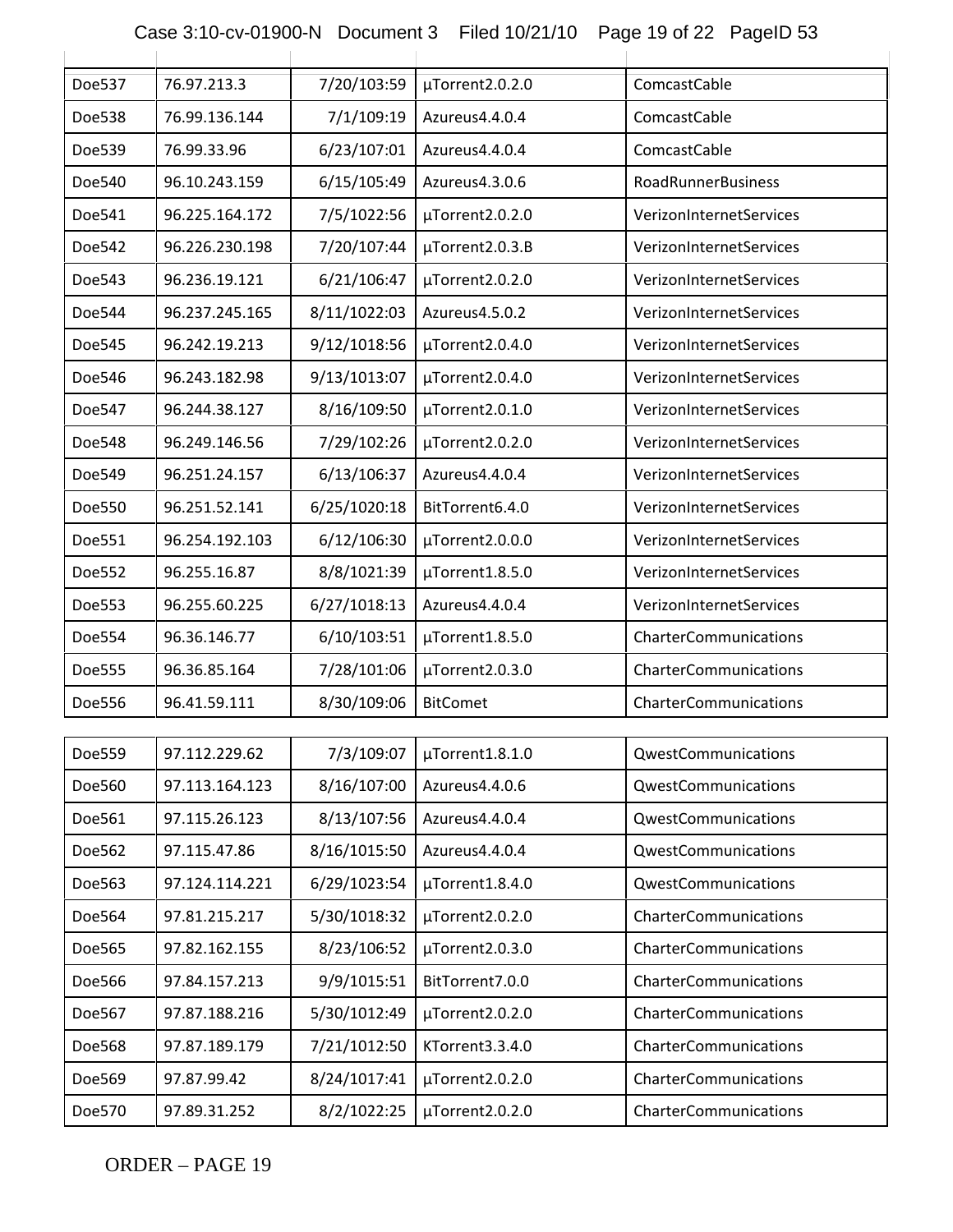# Case 3:10-cv-01900-N Document 3 Filed 10/21/10 Page 20 of 22 PageID 54

| Doe571        | 97.93.245.157  | 7/19/1021:45 | µTorrent2.0.2.0 | CharterCommunications        |
|---------------|----------------|--------------|-----------------|------------------------------|
| Doe572        | 97.93.76.219   | 9/18/1019:41 | Azureus4.5.0.4  | CharterCommunications        |
| Doe573        | 97.95.132.190  | 5/31/1016:47 | BitTorrent6.4.0 | CharterCommunications        |
| Doe574        | 97.95.231.5    | 8/19/102:22  | BitTorrent7.0.0 | CharterCommunications        |
| Doe575        | 98.109.99.24   | 8/12/1019:55 | µTorrent2.0.3.0 | VerizonInternetServices      |
| Doe576        | 98.110.59.236  | 6/27/107:41  | µTorrent2.0.2.0 | VerizonInternetServices      |
| Doe577        | 98.111.255.237 | 6/1/1023:53  | µTorrent2.0.1.0 | VerizonInternetServices      |
| Doe578        | 98.112.165.4   | 7/13/102:35  | µTorrent1.8.2.0 | VerizonInternetServices      |
| Doe579        | 98.115.183.252 | 6/10/1022:01 | BitTorrent6.4.0 | VerizonInternetServices      |
| Doe580        | 98.116.165.216 | 9/5/105:35   | BitComet0.1.2.3 | VerizonInternetServices      |
| Doe581        | 98.119.157.175 | 8/24/1018:18 | µTorrent2.0.2.0 | VerizonInternetServices      |
| Doe582        | 98.119.180.55  | 6/1/109:27   | BitComet0.1.1.7 | VerizonInternetServices      |
| Doe583        | 98.127.194.243 | 8/10/1021:12 | Azureus4.4.0.4  | <b>BresnanCommunications</b> |
| Doe584        | 98.151.13.57   | 6/16/109:49  | Azureus4.4.0.4  | RoadRunner                   |
| Doe585        | 98.151.187.131 | 9/6/102:59   | Azureus4.5.0.2  | RoadRunner                   |
| Doe586        | 98.151.223.253 | 7/1/1022:45  | µTorrent2.0.2.0 | RoadRunner                   |
| Doe587        | 98.151.23.249  | 6/23/1010:31 | Azureus4.4.0.4  | RoadRunner                   |
| <b>Doe588</b> | 98.151.6.4     | 7/20/108:44  | µTorrent2.0.2.0 | RoadRunner                   |
| Doe589        | 98.156.51.123  | 6/28/1019:31 | Azureus4.4.0.4  | RoadRunner                   |
| Doe590        | 98.156.7.1     | 8/8/106:08   | µTorrent2.0.2.0 | RoadRunner                   |
| Doe591        | 98.157.200.179 | 6/10/102:07  | µTorrent2.0.2.0 | RoadRunner                   |
| Doe592        | 98.16.19.95    | 6/15/102:44  | µTorrent2.0.2.0 | WindstreamCommunications     |
| Doe593        | 98.16.30.45    | 6/12/1019:53 | µTorrent2.0.2.0 | WindstreamCommunications     |
| Doe594        | 98.16.32.58    | 6/27/1021:38 | µTorrent2.0.2.0 | WindstreamCommunications     |
| Doe595        | 98.16.38.173   | 7/4/1017:27  | BitTorrent6.4.0 | WindstreamCommunications     |
| Doe596        | 98.168.191.207 | 6/19/108:05  | BitTorrent6.4.0 | CoxCommunications            |
| Doe597        | 98.170.253.175 | 7/20/104:26  | Azureus4.4.0.4  | CoxCommunications            |
| Doe598        | 98.176.199.99  | 7/2/107:33   | Azureus4.4.0.4  | CoxCommunications            |
| Doe599        | 98.177.241.237 | 7/7/1023:23  | µTorrent2.0.2.0 | CoxCommunications            |
|               |                |              |                 |                              |
| Doe602        | 98.193.207.137 | 7/2/1010:44  | µTorrent2.0.2.0 | ComcastCable                 |
| Doe603        | 98.196.241.27  | 7/19/108:38  | µTorrent2.0.0.0 | ComcastCable                 |
| Doe604        | 98.196.35.161  | 5/31/1013:36 | µTorrent2.0.2.0 | ComcastCable                 |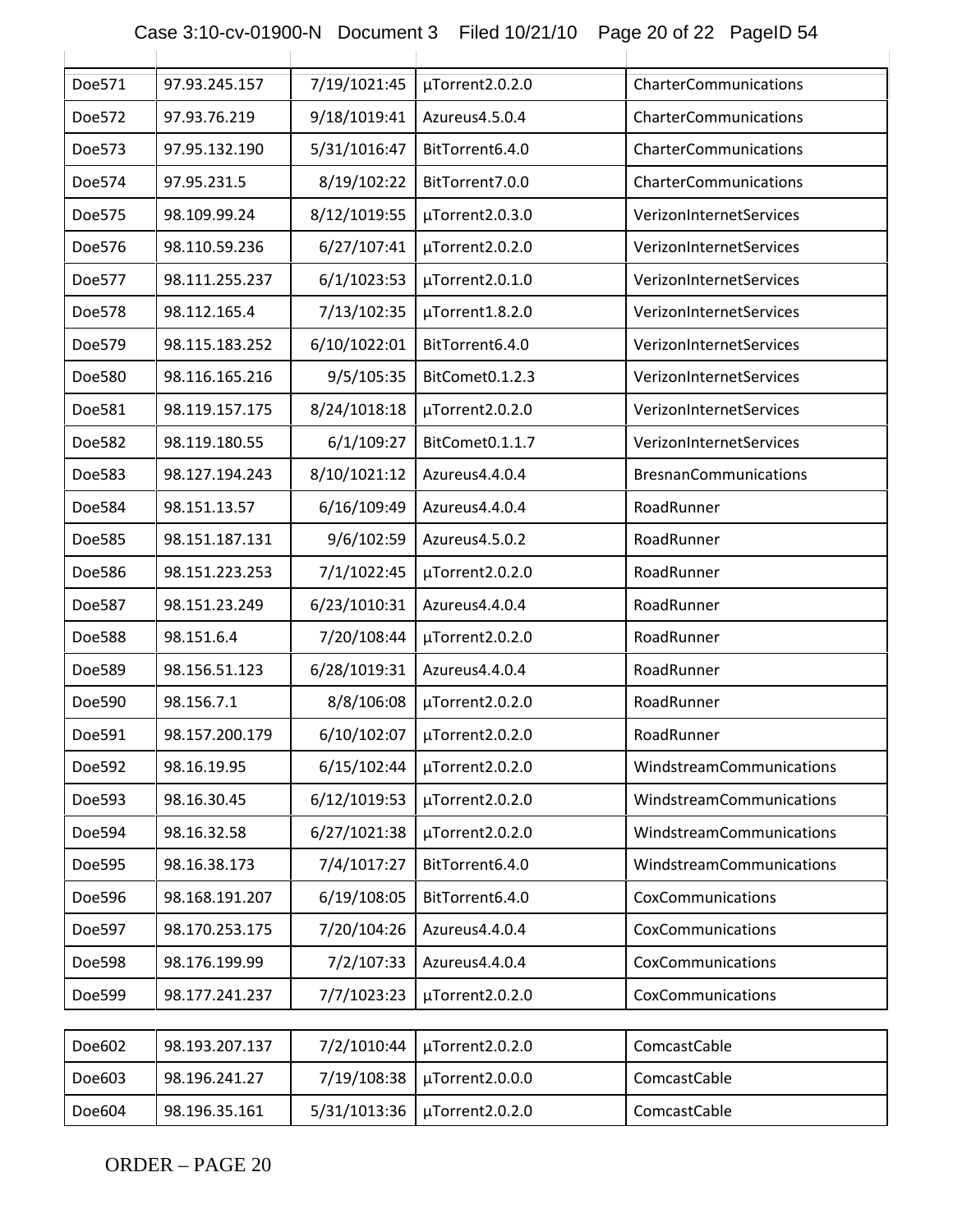### Case 3:10-cv-01900-N Document 3 Filed 10/21/10 Page 21 of 22 PageID 55

| Doe605 | 98.20.19.69    | 7/3/1021:40  | µTorrent2.0.2.0     | WindstreamCommunications |
|--------|----------------|--------------|---------------------|--------------------------|
| Doe606 | 98.200.58.97   | 7/28/1021:06 | Azureus4.4.0.4      | ComcastCable             |
| Doe607 | 98.200.60.131  | 8/14/1018:16 | Azureus4.4.0.6      | ComcastCable             |
| Doe608 | 98.202.176.226 | 6/13/1021:49 | Azureus4.4.0.4      | ComcastCable             |
| Doe609 | 98.207.104.188 | 7/11/101:30  | µTorrent2.0.2.0     | ComcastCable             |
| Doe610 | 98.207.226.30  | 7/19/1012:48 | Unknownclient       | ComcastCable             |
| Doe611 | 98.208.105.96  | 6/23/1012:37 | µTorrent2.0.2.0     | ComcastCable             |
| Doe612 | 98.208.187.155 | 7/4/109:33   | µTorrent2.0.0.0     | ComcastCable             |
| Doe613 | 98.208.69.219  | 8/30/100:46  | Azureus4.5.0.2      | ComcastCable             |
| Doe614 | 98.209.228.115 | 8/2/1018:00  | µTorrent2.0.2.0     | ComcastCable             |
| Doe615 | 98.211.198.195 | 7/10/104:08  | µTorrent2.0.2.0     | ComcastCable             |
| Doe616 | 98.211.228.44  | 8/11/103:54  | µTorrent1.8.4.0     | ComcastCable             |
| Doe617 | 98.212.130.172 | 6/4/107:47   | µTorrent1.8.3.0     | ComcastCable             |
| Doe618 | 98.213.56.26   | 6/5/1012:11  | µTorrent2.0.2.0     | ComcastCable             |
| Doe619 | 98.215.3.123   | 8/14/103:51  | µTorrent2.0.3.0     | ComcastCable             |
| Doe620 | 98.219.0.194   | 6/16/1017:35 | µTorrent2.0.2.0     | ComcastCable             |
| Doe621 | 98.221.95.146  | 7/25/1015:40 | µTorrent2.0.2.0     | ComcastCable             |
| Doe622 | 98.223.2.227   | 8/3/1018:58  | µTorrent2.0.2.0     | ComcastCable             |
| Doe623 | 98.224.173.91  | 8/25/1021:21 | µTorrent2.0.2.0     | ComcastCable             |
| Doe624 | 98.224.21.182  | 8/27/1020:48 | µTorrent2.0.4.0     | ComcastCable             |
| Doe625 | 98.224.41.175  | 6/1/1020:41  | µTorrent2.0.2.0     | ComcastCable             |
| Doe626 | 98.224.45.238  | 6/23/1017:11 | <b>BitComet</b>     | ComcastCable             |
| Doe627 | 98.224.9.193   | 6/1/1016:30  | µTorrent2.0.2.0     | ComcastCable             |
| Doe628 | 98.226.119.111 | 5/30/1017:32 | BitTorrent6.4.0     | ComcastCable             |
| Doe629 | 98.226.245.188 | 8/27/1017:43 | BitTorrent6.4.0     | ComcastCable             |
| Doe630 | 98.226.72.131  | 8/2/107:34   | Azureus4.3.0.6      | ComcastCable             |
| Doe631 | 98.229.3.161   | 7/4/1010:44  | Unknownclient       | ComcastCable             |
| Doe632 | 98.230.99.228  | 6/1/100:28   | Azureus4.3.1.4      | ComcastCable             |
| Doe633 | 98.231.3.227   | 6/12/109:19  | Azureus4.4.0.4      | ComcastCable             |
| Doe634 | 98.232.222.233 | 6/18/101:34  | Transmission1.3.4.0 | ComcastCable             |
| Doe635 | 98.232.67.64   | 7/18/107:02  | BitTorrent6.4.0     | ComcastCable             |
| Doe636 | 98.233.176.43  | 6/9/1015:55  | µTorrent2.0.0.0     | ComcastCable             |
| Doe637 | 98.233.230.202 | 5/30/1022:06 | µTorrent2.0.2.0     | ComcastCable             |